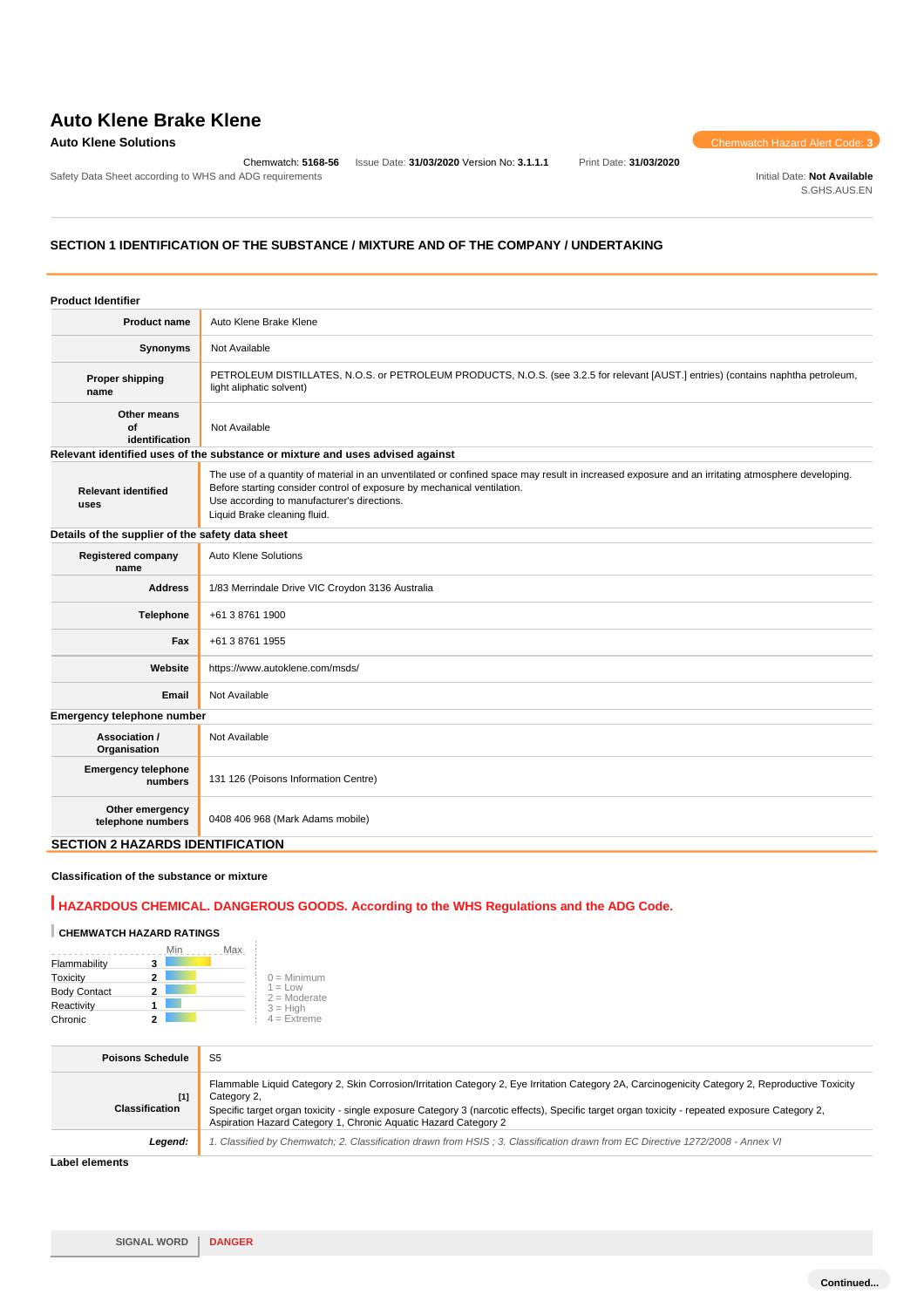**GHS label elements**

Chemwatch: **5168-56** Page **2** of **16** Issue Date: **31/03/2020 Auto Klene Brake Klene**



| Hazard statement(s)                          |                                                                                                                                  |  |  |
|----------------------------------------------|----------------------------------------------------------------------------------------------------------------------------------|--|--|
| H225                                         | Highly flammable liquid and vapour.                                                                                              |  |  |
| H315                                         | Causes skin irritation.                                                                                                          |  |  |
| H319                                         | Causes serious eye irritation.                                                                                                   |  |  |
| H351                                         | Suspected of causing cancer.                                                                                                     |  |  |
| H361                                         | Suspected of damaging fertility or the unborn child.                                                                             |  |  |
| H336                                         | May cause drowsiness or dizziness.                                                                                               |  |  |
| H373                                         | May cause damage to organs.                                                                                                      |  |  |
| H304                                         | May be fatal if swallowed and enters airways.                                                                                    |  |  |
| H411                                         | Toxic to aquatic life with long lasting effects.                                                                                 |  |  |
| <b>AUH019</b>                                | May form explosive peroxides                                                                                                     |  |  |
| <b>Precautionary statement(s) Prevention</b> |                                                                                                                                  |  |  |
| P201                                         | Obtain special instructions before use.                                                                                          |  |  |
| P210                                         | Keep away from heat/sparks/open flames/hot surfaces. - No smoking.                                                               |  |  |
| P260                                         | Do not breathe dust/fume/gas/mist/vapours/spray.                                                                                 |  |  |
| P271                                         | Use only outdoors or in a well-ventilated area.                                                                                  |  |  |
| P281                                         | Use personal protective equipment as required.                                                                                   |  |  |
| P240                                         | Ground/bond container and receiving equipment.                                                                                   |  |  |
| P241                                         | Use explosion-proof electrical/ventilating/lighting/intrinsically safe equipment.                                                |  |  |
| <b>Precautionary statement(s) Response</b>   |                                                                                                                                  |  |  |
| P301+P310                                    | IF SWALLOWED: Immediately call a POISON CENTER or doctor/physician.                                                              |  |  |
| P308+P313                                    | IF exposed or concerned: Get medical advice/attention.                                                                           |  |  |
| P331                                         | Do NOT induce vomiting.                                                                                                          |  |  |
| P362                                         | Take off contaminated clothing and wash before reuse.                                                                            |  |  |
| P370+P378                                    | In case of fire: Use alcohol resistant foam or normal protein foam for extinction.                                               |  |  |
| P305+P351+P338                               | IF IN EYES: Rinse cautiously with water for several minutes. Remove contact lenses, if present and easy to do. Continue rinsing. |  |  |
| P312                                         | Call a POISON CENTER or doctor/physician if you feel unwell.                                                                     |  |  |
| Precautionary statement(s) Storage           |                                                                                                                                  |  |  |
| P403+P235                                    | Store in a well-ventilated place. Keep cool.                                                                                     |  |  |
| P405                                         | Store locked up.                                                                                                                 |  |  |
| P403+P233                                    | Store in a well-ventilated place. Keep container tightly closed.                                                                 |  |  |
| <b>Precautionary statement(s) Disposal</b>   |                                                                                                                                  |  |  |
| P501                                         | Dispose of contents/container in accordance with local regulations.                                                              |  |  |
|                                              | <b>SECTION 3 COMPOSITION / INFORMATION ON INGREDIENTS</b>                                                                        |  |  |

# **Substances**

See section below for composition of Mixtures

# **Mixtures**

| <b>CAS No</b> | %[weight] | Name                                       |
|---------------|-----------|--------------------------------------------|
| 64742-89-8.   | >30       | naphtha petroleum, light aliphatic solvent |
| 67-63-0       | $10 - 30$ | isopropanol                                |
| 110-54-3      | 10-25     | n-hexane                                   |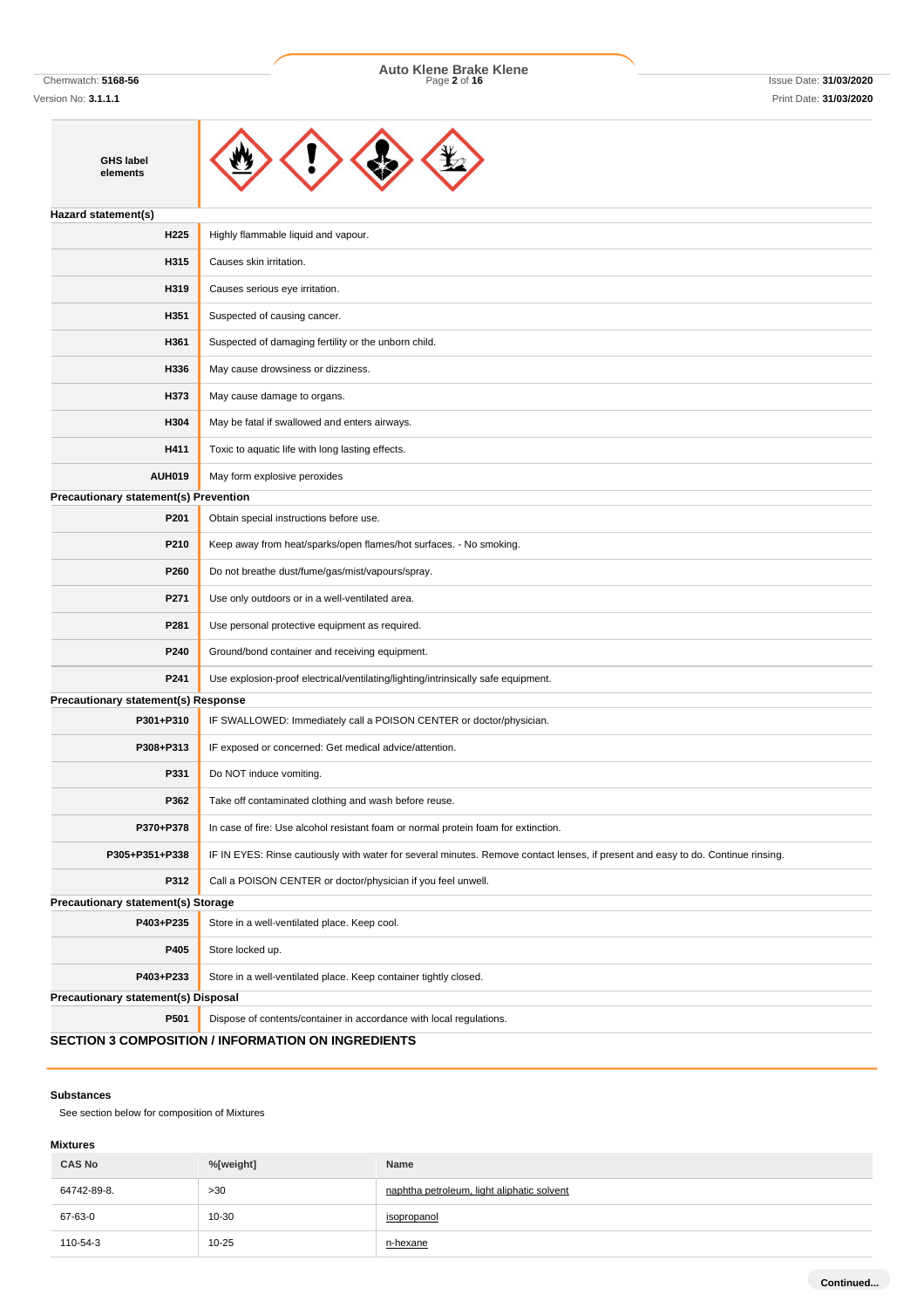|                                     | Page 3 of 16 | Issue Date: 31/03/2020 |  |
|-------------------------------------|--------------|------------------------|--|
|                                     |              | Print Date: 31/03/2020 |  |
| $0 - 10$                            | ethylbenzene |                        |  |
| <b>SECTION 4 FIRST AID MEASURES</b> |              |                        |  |
|                                     |              | Auto Klene Brake Klene |  |

| Description of first aid measures |                                                                                                                                                                                                                                                                                                                                                                                                                                                                                                                                                                                                                                                                                                              |  |  |  |
|-----------------------------------|--------------------------------------------------------------------------------------------------------------------------------------------------------------------------------------------------------------------------------------------------------------------------------------------------------------------------------------------------------------------------------------------------------------------------------------------------------------------------------------------------------------------------------------------------------------------------------------------------------------------------------------------------------------------------------------------------------------|--|--|--|
| <b>Eye Contact</b>                | If this product comes in contact with the eyes:<br>. Wash out immediately with fresh running water.<br>Ensure complete irrigation of the eye by keeping eyelids apart and away from eye and moving the eyelids by occasionally lifting the upper and<br>lower lids. ▶ Seek medical attention without delay; if pain persists or recurs seek medical attention.<br>Removal of contact lenses after an eye injury should only be undertaken by skilled personnel.                                                                                                                                                                                                                                              |  |  |  |
| <b>Skin Contact</b>               | If skin contact occurs:<br>Immediately remove all contaminated clothing, including footwear.<br>Flush skin and hair with running water (and soap if available).<br>Seek medical attention in event of irritation.                                                                                                                                                                                                                                                                                                                                                                                                                                                                                            |  |  |  |
| Inhalation                        | If fumes or combustion products are inhaled remove from contaminated area.<br>Lay patient down. Keep warm and rested.<br>Prostheses such as false teeth, which may block airway, should be removed, where possible, prior to initiating first aid procedures.<br>Apply artificial respiration if not breathing, preferably with a demand valve resuscitator, bag-valve mask device, or pocket mask as trained.<br>Perform CPR if necessary.<br>Transport to hospital, or doctor.                                                                                                                                                                                                                             |  |  |  |
| Ingestion                         | If swallowed do <b>NOT</b> induce vomiting.<br>If vomiting occurs, lean patient forward or place on left side (head-down position, if possible) to maintain open airway and prevent aspiration.<br>• Observe the patient carefully.<br>Never give liquid to a person showing signs of being sleepy or with reduced awareness; i.e. becoming<br>unconscious. • Give water to rinse out mouth, then provide liquid slowly and as much as casualty can comfortably<br>drink. • Seek medical advice.<br>Avoid giving milk or oils.<br>Avoid giving alcohol.<br>If spontaneous vomiting appears imminent or occurs, hold patient's head down, lower than their hips to help avoid possible aspiration of vomitus. |  |  |  |

**Indication of any immediate medical attention and special treatment needed**

Any material aspirated during vomiting may produce lung injury. Therefore emesis should not be induced mechanically or pharmacologically. Mechanical means should be used if it is considered necessary to evacuate the stomach contents; these include gastric lavage after endotracheal intubation. If spontaneous vomiting has occurred after ingestion, the patient should be monitored for difficult breathing, as adverse effects of aspiration into the lungs may be delayed up to 48 hours. Treat symptomatically.

Following acute or short term repeated exposures to n-hexane:

Large quantities of n-hexane are expired by the lungs after vapour exposure (50-60%). Humans exposed to 100 ppm demonstrate an n-hexane biological half life of 2 hours. Initial attention should be directed towards evaluation and support of respiration. Cardiac dysrhythmias are a potential complication.

## **INGESTION:**

Ipecac syrup should be considered for ingestion of pure hexane exceeding 2-3ml/kg. Extreme caution must be taken to avoid aspiration since small amounts of n-hexane intratracheally, produce a severe chemical pneumonitis.

# [*Ellenhorn and Barceloux: Medical Toxicology*]

BIOLOGICAL EXPOSURE INDEX - BEI

BEIs represent the levels of determinants which are most likely to be observed in specimens collected in a healthy worker who has been exposed to chemicals to the same extent as a worker with inhalation exposure to the Exposure Standard (ES or TLV).

| Determinant                    | Index              | Sampling Time | Comments  |
|--------------------------------|--------------------|---------------|-----------|
| 1. 2.5-hexanedione in urine    | 5 mg/gm creatinine | End of shift  | <b>NS</b> |
| 2. n-Hexane in end-exhaled air |                    |               | SC        |

NS: Non-specific determinant; Metabolite observed following exposure to other materials.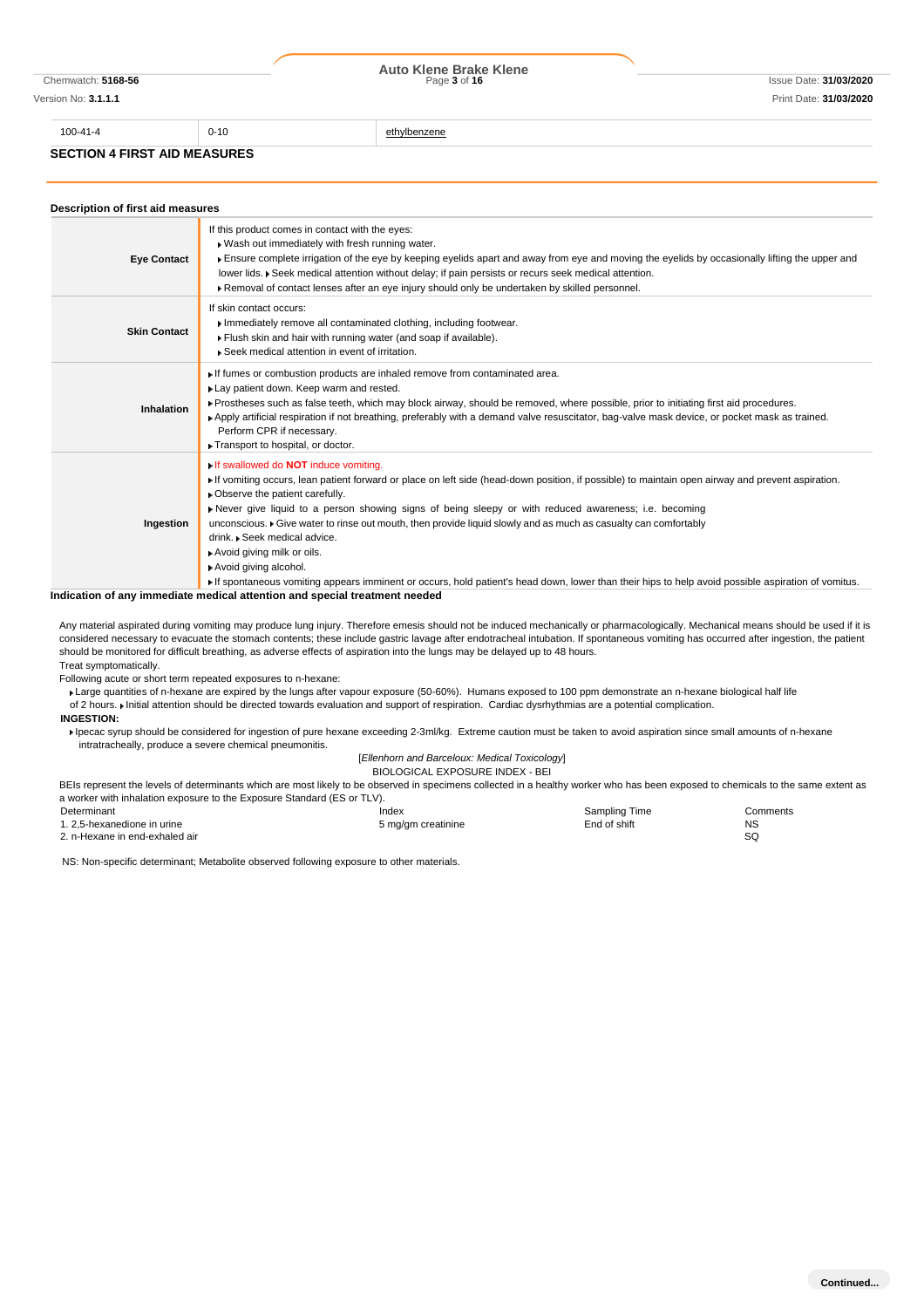#### Version No: **3.1.1.1** Print Date: **31/03/2020**

# Chemwatch: **5168-56** Page **4** of **16** Issue Date: **31/03/2020 Auto Klene Brake Klene**

SQ: Semi-quantitative determinant; Interpretation may be ambiguous - should be used as a screening test or

confirmatory test. For acute or short term repeated exposures to isopropanol:

- Rapid onset respiratory depression and hypotension indicates serious ingestions that require careful cardiac and respiratory monitoring together with immediate intravenous access.
- A Rapid absorption precludes the usefulness of emesis or lavage 2 hours post-ingestion. Activated charcoal and cathartics are not clinically useful. Ipecac is most useful when given 30 mins. post-ingestion.
- There are no antidotes.
- **Management is supportive. Treat hypotension with fluids followed by vasopressors.**
- Watch closely, within the first few hours for respiratory depression; follow arterial blood gases and tidal volumes.
- Ice water lavage and serial haemoglobin levels are indicated for those patients with evidence of gastrointestinal bleeding.

## **SECTION 5 FIREFIGHTING MEASURES**

# **Extinguishing media**

- Alcohol stable foam.
- Dry chemical powder.
- BCF (where regulations permit).
- Carbon dioxide.

Water spray or fog - Large fires only.

### **Special hazards arising from the substrate or mixture**

| <b>Fire Incompatibility</b>     | Avoid contamination with oxidising agents i.e. nitrates, oxidising acids, chlorine bleaches, pool chlorine etc. as ignition may result                                                                                                                                                                                                                                                                                                                                                                                                                                                                                                                                                                                                     |  |  |
|---------------------------------|--------------------------------------------------------------------------------------------------------------------------------------------------------------------------------------------------------------------------------------------------------------------------------------------------------------------------------------------------------------------------------------------------------------------------------------------------------------------------------------------------------------------------------------------------------------------------------------------------------------------------------------------------------------------------------------------------------------------------------------------|--|--|
| <b>Advice for firefighters</b>  |                                                                                                                                                                                                                                                                                                                                                                                                                                                                                                                                                                                                                                                                                                                                            |  |  |
| <b>Fire Fighting</b>            | Alert Fire Brigade and tell them location and nature of hazard.<br>May be violently or explosively reactive.<br>. Wear breathing apparatus plus protective gloves in the event of a fire.<br>▶ Prevent, by any means available, spillage from entering drains or water course. ▶<br>Consider evacuation (or protect in place).<br>Fight fire from a safe distance, with adequate cover.<br>If safe, switch off electrical equipment until vapour fire hazard removed.                                                                                                                                                                                                                                                                      |  |  |
| <b>Fire/Explosion</b><br>Hazard | Liquid and vapour are highly flammable.<br>Severe fire hazard when exposed to heat, flame and/or oxidisers.<br>• Vapour may travel a considerable distance to source of ignition.<br>► Heating may cause expansion or decomposition leading to violent rupture of<br>containers. • On combustion, may emit toxic fumes of carbon monoxide (CO).<br>Combustion products include:, carbon dioxide (CO2), other pyrolysis products typical of burning organic material Contains low boiling<br>substance: Closed containers may rupture due to pressure buildup under fire conditions. May emit clouds of acrid smoke WARNING: Long<br>standing in contact with air and light may result in the formation of potentially explosive peroxides. |  |  |

## **SECTION 6 ACCIDENTAL RELEASE MEASURES**

### **Personal precautions, protective equipment and emergency procedures**

| ▶ Contain and absorb small quantities with vermiculite or other absorbent material.<br>$\bullet$ Wipe up.<br>▶ Collect residues in a flammable waste container.                                                                                                                                                                                                                                                               |
|-------------------------------------------------------------------------------------------------------------------------------------------------------------------------------------------------------------------------------------------------------------------------------------------------------------------------------------------------------------------------------------------------------------------------------|
| • Clear area of personnel and move upwind.<br>Alert Fire Brigade and tell them location and nature of hazard.<br>• May be violently or explosively reactive.<br><b>Major Spills</b><br>▶ Wear breathing apparatus plus protective gloves.<br>▶ Prevent, by any means available, spillage from entering drains or water course.<br>Consider evacuation (or protect in place).<br>No smoking, naked lights or ignition sources. |

Personal Protective Equipment advice is contained in Section 8 of the SDS.

## **SECTION 7 HANDLING AND STORAGE**

### **Precautions for safe handling**

**Minor Spills**

Avoid breathing vapours and contact with skin and eyes.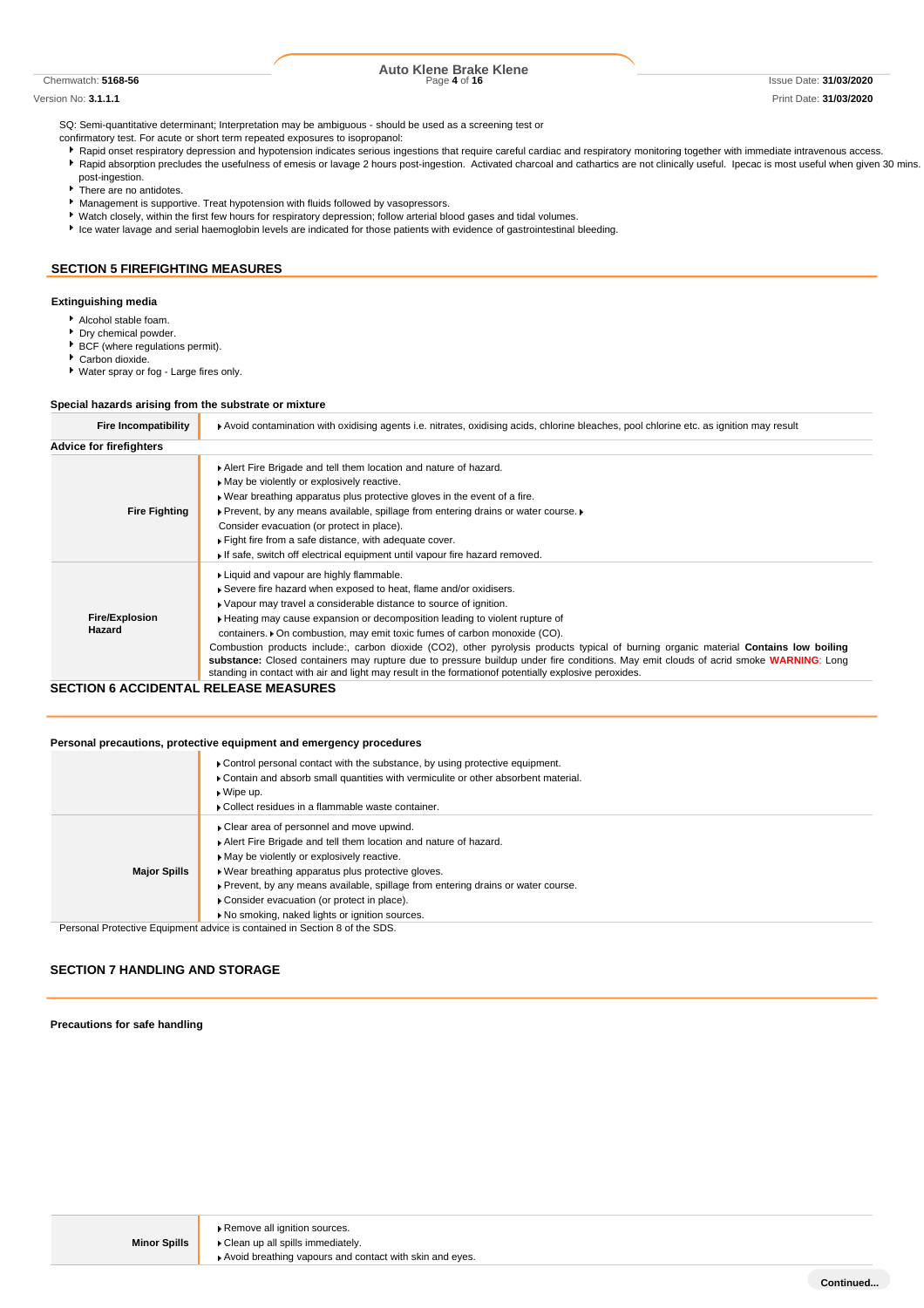Chemwatch: **5168-56** Page **5** of **16** Issue Date: **31/03/2020 Auto Klene Brake Klene**

| Version No: <b>3.1.1.1</b>     | Print Date: 31/03/2020                                                                                                                                                                                                                                                                                                                                                                                                                                                                                                                                                                                                                                                                                                                                                                                                                                                                                                                                                                                                                                                                                                                                                                                                                                                                                                                                                                                                                                                                                                                                                                                                                                                                                                                                                                                                                                                                                                                                                                                                                                                                                                                                                                                                                                                                                                                                                                                                                                                                                                                                                                                                                                                                                                                                                                                                                                                                                                                                                                                                                                                                                                                                                                                                                                                                                                                                                                                                                                                                                                       |
|--------------------------------|------------------------------------------------------------------------------------------------------------------------------------------------------------------------------------------------------------------------------------------------------------------------------------------------------------------------------------------------------------------------------------------------------------------------------------------------------------------------------------------------------------------------------------------------------------------------------------------------------------------------------------------------------------------------------------------------------------------------------------------------------------------------------------------------------------------------------------------------------------------------------------------------------------------------------------------------------------------------------------------------------------------------------------------------------------------------------------------------------------------------------------------------------------------------------------------------------------------------------------------------------------------------------------------------------------------------------------------------------------------------------------------------------------------------------------------------------------------------------------------------------------------------------------------------------------------------------------------------------------------------------------------------------------------------------------------------------------------------------------------------------------------------------------------------------------------------------------------------------------------------------------------------------------------------------------------------------------------------------------------------------------------------------------------------------------------------------------------------------------------------------------------------------------------------------------------------------------------------------------------------------------------------------------------------------------------------------------------------------------------------------------------------------------------------------------------------------------------------------------------------------------------------------------------------------------------------------------------------------------------------------------------------------------------------------------------------------------------------------------------------------------------------------------------------------------------------------------------------------------------------------------------------------------------------------------------------------------------------------------------------------------------------------------------------------------------------------------------------------------------------------------------------------------------------------------------------------------------------------------------------------------------------------------------------------------------------------------------------------------------------------------------------------------------------------------------------------------------------------------------------------------------------------|
| Safe handling                  | The conductivity of this material may make it a static accumulator., A liquid is typically considered nonconductive if its conductivity is below 100<br>pS/m and is considered semi-conductive if its conductivity is below 10 000 pS/m., Whether a liquid is nonconductive or semi-conductive, the<br>precautions are the same., A<br>number of factors, for example liquid temperature, presence of contaminants, and anti-static additives can greatly influence the conductivity of a<br>liquid. • Containers, even those that have been emptied, may contain explosive vapours.<br>▶ Do NOT cut, drill, grind, weld or perform similar operations on or near containers.<br>Contains low boiling substance:<br>Storage in sealed containers may result in pressure buildup causing violent rupture of containers not rated<br>appropriately. ▶ Check for bulging containers.<br>▶ Vent periodically<br>Always release caps or seals slowly to ensure slow dissipation of vapours<br>DO NOT allow clothing wet with material to stay in contact with skin<br>The substance accumulates peroxides which may become hazardous only if it evaporates or is distilled or otherwise treated to concentrate the<br>peroxides. The substance may concentrate around the container opening for example.<br>Purchases of peroxidisable chemicals should be restricted to ensure that the chemical is used completely before it can become peroxidised.<br>A responsible person should maintain an inventory of peroxidisable chemicals or annotate the general chemical inventory to indicate which<br>chemicals are subject to peroxidation. An expiration date should be determined. The chemical should either be treated to remove peroxides or<br>disposed of before this date.<br>The person or laboratory receiving the chemical should record a receipt date on the<br>bottle. Avoid all personal contact, including inhalation.<br>Wear protective clothing when risk of exposure occurs.<br>Use in a well-ventilated area.<br>▶ Prevent concentration in hollows and sumps.<br>DO NOT enter confined spaces until atmosphere has been checked.                                                                                                                                                                                                                                                                                                                                                                                                                                                                                                                                                                                                                                                                                                                                                                                                                                                                                                                                                                                                                                                                                                                                                                                                                                                                                                                                                                          |
|                                |                                                                                                                                                                                                                                                                                                                                                                                                                                                                                                                                                                                                                                                                                                                                                                                                                                                                                                                                                                                                                                                                                                                                                                                                                                                                                                                                                                                                                                                                                                                                                                                                                                                                                                                                                                                                                                                                                                                                                                                                                                                                                                                                                                                                                                                                                                                                                                                                                                                                                                                                                                                                                                                                                                                                                                                                                                                                                                                                                                                                                                                                                                                                                                                                                                                                                                                                                                                                                                                                                                                              |
|                                | Avoid smoking, naked lights, heat or ignition sources.                                                                                                                                                                                                                                                                                                                                                                                                                                                                                                                                                                                                                                                                                                                                                                                                                                                                                                                                                                                                                                                                                                                                                                                                                                                                                                                                                                                                                                                                                                                                                                                                                                                                                                                                                                                                                                                                                                                                                                                                                                                                                                                                                                                                                                                                                                                                                                                                                                                                                                                                                                                                                                                                                                                                                                                                                                                                                                                                                                                                                                                                                                                                                                                                                                                                                                                                                                                                                                                                       |
| Other information              | When handling, DO NOT eat, drink or smoke.<br>Store in original containers in approved flame-proof area.<br>No smoking, naked lights, heat or ignition sources.<br>DO NOT store in pits, depressions, basements or areas where vapours may be trapped.<br>Keep containers securely sealed.<br>Store away from incompatible materials in a cool, dry well ventilated area.<br>▶ Protect containers against physical damage and check regularly for leaks.<br>▶ Observe manufacturer's storage and handling recommendations contained within this SDS.                                                                                                                                                                                                                                                                                                                                                                                                                                                                                                                                                                                                                                                                                                                                                                                                                                                                                                                                                                                                                                                                                                                                                                                                                                                                                                                                                                                                                                                                                                                                                                                                                                                                                                                                                                                                                                                                                                                                                                                                                                                                                                                                                                                                                                                                                                                                                                                                                                                                                                                                                                                                                                                                                                                                                                                                                                                                                                                                                                         |
|                                | Conditions for safe storage, including any incompatibilities                                                                                                                                                                                                                                                                                                                                                                                                                                                                                                                                                                                                                                                                                                                                                                                                                                                                                                                                                                                                                                                                                                                                                                                                                                                                                                                                                                                                                                                                                                                                                                                                                                                                                                                                                                                                                                                                                                                                                                                                                                                                                                                                                                                                                                                                                                                                                                                                                                                                                                                                                                                                                                                                                                                                                                                                                                                                                                                                                                                                                                                                                                                                                                                                                                                                                                                                                                                                                                                                 |
| Suitable container             | ▶ Packing as supplied by manufacturer.<br>• Plastic containers may only be used if approved for flammable liquid.<br>Check that containers are clearly labelled and free from leaks.<br>For low viscosity materials (i): Drums and jerry cans must be of the non-removable head type. (ii): Where a can is to be used as an inner<br>package, the can must have a screwed enclosure.<br>For materials with a viscosity of at least 2680 cSt. (23 deg. C)<br>For manufactured product having a viscosity of at least 250 cSt. (23 deg. C)<br>Manufactured product that requires stirring before use and having a viscosity of at least 20 cSt (25 deg. C): (i) Removable head packaging; (ii)<br>Cans with friction closures and (iii) low pressure tubes and cartridges may be used.<br>• Where combination packages are used, and the inner packages are of glass, there must be sufficient inert cushioning material in contact with<br>inner and outer packages<br>In addition, where inner packagings are glass and contain liquids of packing group I there must be sufficient inert absorbent to absorb any<br>spillage, unless the outer packaging is a close fitting moulded plastic box and the substances are not incompatible with the plastic.                                                                                                                                                                                                                                                                                                                                                                                                                                                                                                                                                                                                                                                                                                                                                                                                                                                                                                                                                                                                                                                                                                                                                                                                                                                                                                                                                                                                                                                                                                                                                                                                                                                                                                                                                                                                                                                                                                                                                                                                                                                                                                                                                                                                                                                                   |
| <b>Storage incompatibility</b> | Isopropanol (syn: isopropyl alcohol, IPA):<br>Forms ketones and unstable peroxides on contact with air or oxygen; the presence of ketones especially methyl ethyl ketone (MEK, 2-butanone)<br>will accelerate the rate of peroxidation<br>Freacts violently with strong oxidisers, powdered aluminium (exothermic), crotonaldehyde, diethyl aluminium bromide (ignition), dioxygenyl<br>tetrafluoroborate (ignition/ ambient temperature), chromium trioxide (ignition), potassium-tert-butoxide (ignition), nitroform (possible explosion),<br>oleum (pressure increased in closed container), cobalt chloride, aluminium triisopropoxide, hydrogen plus palladium dust (ignition), oxygen gas,<br>phosgene, phosgene plus iron salts<br>(possible explosion), sodium dichromate plus sulfuric acid (exothermic/ incandescence), triisobutyl<br>aluminium reacts with phosphorus trichloride forming hydrogen chloride gas<br>Freacts, possibly violently, with alkaline earth and alkali metals, strong acids, strong caustics, acid anhydrides, halogens, aliphatic amines, aluminium<br>isopropoxide, isocyanates, acetaldehyde, barium perchlorate (forms highly explosive perchloric ester compound), benzoyl peroxide, chromic acid,<br>dialkylzincs, dichlorine oxide, ethylene oxide (possible explosion), hexamethylene diisocyanate (possible explosion), hydrogen peroxide<br>(forms explosive compound), hypochlorous acid, isopropyl chlorocarbonate, lithium aluminium hydride, lithium tetrahydroaluminate, nitric<br>acid, nitrogen dioxide, nitrogen tetraoxide (possible explosion), pentafluoroguanidine, perchloric acid (especially hot), permonosulfuric acid,<br>phosphorus pentasulfide, tangerine oil, triethylaluminium, triisobutylaluminium, trinitromethane rattacks some plastics, rubber and coatings<br>reacts with metallic aluminium at high temperature<br>may generate electrostatic charges<br>For alkyl aromatics:<br>The alkyl side chain of aromatic rings can undergo oxidation by several mechanisms. The most common and dominant one is the attack by oxidation<br>at benzylic carbon as the intermediate formed is stabilised by resonance structure of the ring.<br>Following reaction with oxygen and under the influence of sunlight, a hydroperoxide at the alpha-position to the aromatic ring, is the primary<br>oxidation product formed (provided a hydrogen atom is initially available at this position) - this product is often short-lived but may be stable<br>dependent on the nature of the aromatic substitution; a secondary C-H bond is more easily attacked than a primary C-H bond whilst a tertiary C-<br>H bond is even more susceptible to attack by oxygen<br>Monoalkylbenzenes may subsequently form monocarboxylic acids; alkyl naphthalenes mainly produce the corresponding naphthalene<br>carboxylic acids.<br>Oxidation in the presence of transition metal salts not only accelerates but also selectively decomposes the hydroperoxides.<br>Hock-rearrangement by the influence of strong acids converts the hydroperoxides to hemiacetals. Peresters formed from the hydroperoxides<br>undergo Criegee rearrangement easily.<br>Alkali metals accelerate the oxidation while CO2 as co-oxidant enhances the selectivity.<br>Vigorous reactions, sometimes amounting to explosions, can result from the contact between aromatic rings and strong oxidising<br>agents. Aromatics can react exothermically with bases and with diazo compounds. |
|                                | Continued                                                                                                                                                                                                                                                                                                                                                                                                                                                                                                                                                                                                                                                                                                                                                                                                                                                                                                                                                                                                                                                                                                                                                                                                                                                                                                                                                                                                                                                                                                                                                                                                                                                                                                                                                                                                                                                                                                                                                                                                                                                                                                                                                                                                                                                                                                                                                                                                                                                                                                                                                                                                                                                                                                                                                                                                                                                                                                                                                                                                                                                                                                                                                                                                                                                                                                                                                                                                                                                                                                                    |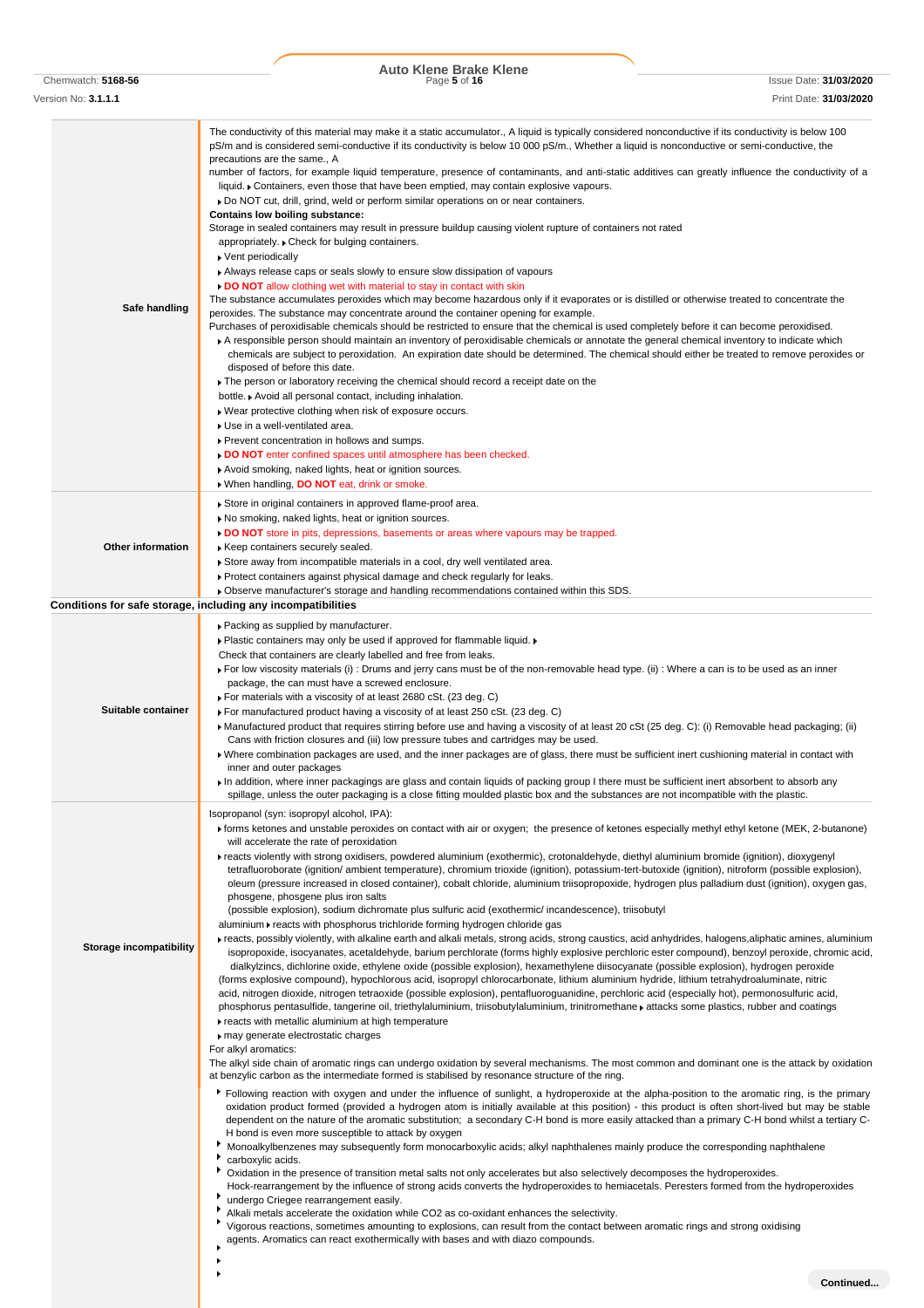# **Auto Klene Brake Klene**

Alcohols are incompatible with strong acids, acid chlorides, acid anhydrides, oxidising and

reducing agents.

reacts, possibly violently, with alkaline metals and alkaline earth metals to produce hydrogen react with strong acids, strong caustics, aliphatic amines, isocyanates, acetaldehyde, benzoyl peroxide, chromic acid, chromium oxide, dialkylzincs,

dichlorine oxide, ethylene oxide, hypochlorous acid, isopropyl chlorocarbonate, lithium tetrahydroaluminate, nitrogen dioxide, pentafluoroguanidine, phosphorus halides, phosphorus pentasulfide, tangerine oil, triethylaluminium, triisobutylaluminium should not be heated above 49 deg. C. when in contact with aluminium equipment

Secondary alcohols and some branched primary alcohols may produce potentially explosive peroxides after exposure to light and/ or heat.

## **SECTION 8 EXPOSURE CONTROLS / PERSONAL PROTECTION**

### **Control parameters**

## **OCCUPATIONAL EXPOSURE LIMITS (OEL)**

#### **INGREDIENT DATA**

| Source                                 | Ingredient                                    | <b>Material name</b>         | <b>TWA</b>             | <b>STEL</b>             | Peak             | <b>Notes</b>     |
|----------------------------------------|-----------------------------------------------|------------------------------|------------------------|-------------------------|------------------|------------------|
| Australia Exposure<br><b>Standards</b> | naphtha petroleum, light aliphatic<br>solvent | Oil mist, refined<br>mineral | $5 \text{ mg/m}$       | Not Available           | Not<br>Available | Not<br>Available |
| Australia Exposure<br><b>Standards</b> | isopropanol                                   | Isopropyl alcohol            | 983 mg/m3 / 400<br>ppm | 1230 mg/m3 / 500<br>ppm | Not<br>Available | Not<br>Available |
| Australia Exposure<br><b>Standards</b> | n-hexane                                      | Hexane (n-Hexane)            | 72 mg/m3 / 20 ppm      | Not Available           | Not<br>Available | Not<br>Available |
| Australia Exposure<br><b>Standards</b> | ethylbenzene                                  | Ethyl benzene                | 434 mg/m3 / 100<br>ppm | 543 mg/m3 / 125<br>ppm  | Not<br>Available | Not<br>Available |

#### **EMERGENCY LIMITS**

| Ingredient                                    | <b>Material name</b>                                  |                 | TEEL-1              | TEEL-2        | TEEL-3        |
|-----------------------------------------------|-------------------------------------------------------|-----------------|---------------------|---------------|---------------|
| naphtha petroleum, light<br>aliphatic solvent | Rubber solvent; (Naphtha (petroleum) light aliphatic) |                 | 264 ppm             | 1700 ppm      | 10000 ppm     |
| isopropanol                                   | Isopropyl alcohol                                     |                 | 400 ppm             | 400 ppm       | 12000 ppm     |
| n-hexane                                      | Hexane                                                |                 | 300 ppm             | Not Available | Not Available |
| ethylbenzene                                  | Ethyl benzene                                         |                 | Not Available       | Not Available | Not Available |
| Ingredient                                    | <b>Original IDLH</b>                                  |                 | <b>Revised IDLH</b> |               |               |
| naphtha petroleum, light<br>aliphatic solvent | Not Available                                         |                 | Not Available       |               |               |
| isopropanol                                   | 12,000 ppm                                            |                 | 2,000 [LEL] ppm     |               |               |
| n-hexane                                      | 5,000 ppm                                             | 1,100 [LEL] ppm |                     |               |               |
| ethylbenzene                                  | 2,000 ppm                                             |                 | 800 [LEL] ppm       |               |               |
| <b>Exposure controls</b>                      |                                                       |                 |                     |               |               |

**Appropriate engineering controls CARE:** Use of a quantity of this material in confined space or poorly ventilated area, where rapid build up of concentrated atmosphere may occur, could require increased ventilation and/or protective gear Engineering controls are used to remove a hazard or place a barrier between the worker and the hazard. Well-designed engineering controls can be highly effective in protecting workers and will typically be independent of worker interactions to provide this high level of protection. The basic types of engineering controls are: Process controls which involve changing the way a job activity or process is done to reduce the risk. Enclosure and/or isolation of emission source which keeps a selected hazard "physically" away from the worker and ventilation that strategically "adds" and "removes" air in the work environment. Ventilation can remove or dilute an air contaminant if designed properly. The design of a ventilation system must match the particular process and chemical or contaminant in use. Employers may need to use multiple types of controls to prevent employee overexposure. **Personal protection Eye and face protection** Safety glasses with side shields. Chemical goggles. Contact lenses may pose a special hazard; soft contact lenses may absorb and concentrate irritants. A written policy document, describing the wearing of lenses or restrictions on use, should be created for each workplace or task. This should include a review of lens absorption and adsorption for the class of chemicals in use and an account of injury experience. Medical and first-aid personnel should be trained in their removal and suitable equipment should be readily available. In the event of chemical exposure, begin eye irrigation immediately and remove contact lens as soon as practicable. **Skin protection** See Hand protection below **Hands/feet protection** Wear chemical protective gloves, e.g. PVC. Wear safety footwear or safety gumboots, e.g. Rubber The selection of suitable gloves does not only depend on the material, but also on further marks of quality which vary from manufacturer to manufacturer. Where the chemical is a preparation of several substances, the resistance of the glove material can not be calculated in advance and has therefore to be checked prior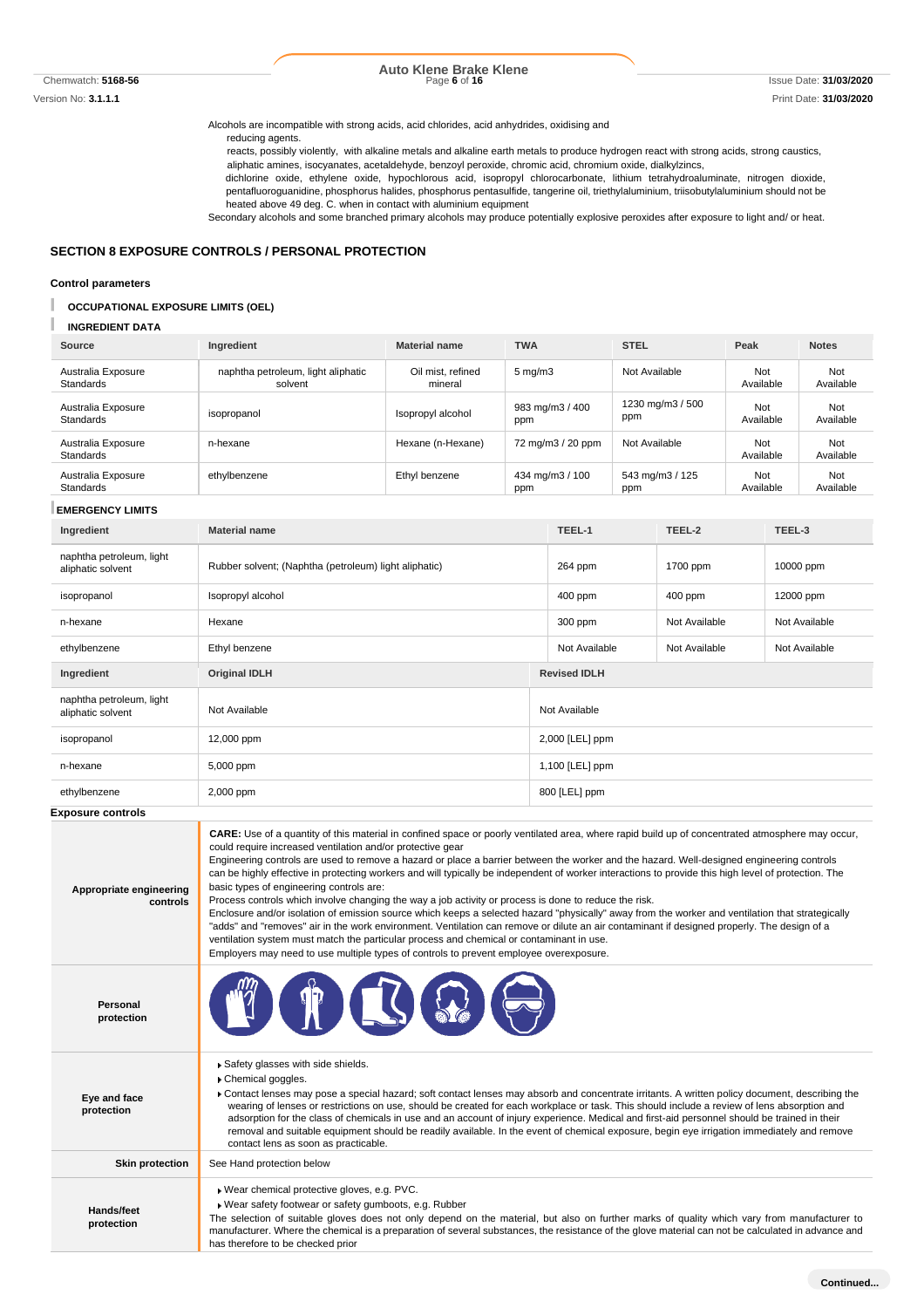| Chemwatch: 5168-56 |  |
|--------------------|--|
|                    |  |

Chemwatch: **5168-56** Page **7** of **16** Issue Date: **31/03/2020 Auto Klene Brake Klene**

Version No: **3.1.1.1** Print Date: **31/03/2020** to the application. The exact break through time for substances has to be obtained from the manufacturer of the protective gloves and.has to be observed when making a final choice. Suitability and durability of glove type is dependent on usage. Important factors in the selection of gloves include:  $\blacktriangleright$  frequency and duration of contact. chemical resistance of glove material, glove thickness and dexterity

Select gloves tested to a relevant standard (e.g. Europe EN 374, US F739, AS/NZS 2161.1 or national equivalent).

- When prolonged or frequently repeated contact may occur, a glove with a protection class of 5 or higher (breakthrough time greater than 240 minutes according to EN 374, AS/NZS 2161.10.1 or national equivalent) is recommended.
- When only brief contact is expected, a glove with a protection class of 3 or higher (breakthrough time greater than 60 minutes according to EN 374, AS/NZS 2161.10.1 or national equivalent) is recommended.

| <b>Body protection</b> | See Other protection below                                                                                                                                                                                                                                                                                                                                                                                                                                                                                                                                                                                                             |
|------------------------|----------------------------------------------------------------------------------------------------------------------------------------------------------------------------------------------------------------------------------------------------------------------------------------------------------------------------------------------------------------------------------------------------------------------------------------------------------------------------------------------------------------------------------------------------------------------------------------------------------------------------------------|
| Other protection       | Overalls.<br>▶ PVC Apron.<br>▶ PVC protective suit may be required if exposure severe.<br>▶ Eyewash unit.<br>Ensure there is ready access to a safety shower.<br>Some plastic personal protective equipment (PPE) (e.g. gloves, aprons, overshoes) are not recommended as they may produce static electricity.                                                                                                                                                                                                                                                                                                                         |
|                        | For large scale or continuous use wear tight-weave non-static clothing (no metallic fasteners, cuffs or pockets).                                                                                                                                                                                                                                                                                                                                                                                                                                                                                                                      |
|                        | Non sparking safety or conductive footwear should be considered. Conductive footwear describes a boot or shoe with a sole made from a conductive<br>compound chemically bound to the bottom components, for permanent control to electrically ground the foot an shall dissipate static electricity from<br>the body to reduce the<br>possibility of ignition of volatile compounds. Electrical resistance must range between 0 to 500,000 ohms. Conductive shoes should be stored in<br>lockers close to the room in which they are worn. Personnel who have been issued conductive footwear should not wear them from their place of |
|                        | work to their homes and return.                                                                                                                                                                                                                                                                                                                                                                                                                                                                                                                                                                                                        |

**Thermal hazards** Not Available

# **Recommended material(s)**

#### **GLOVE SELECTION INDEX**

Glove selection is based on a modified presentation of the: *"***Forsberg Clothing Performance Index".**

The effect(s) of the following substance(s) are taken into account in the *computergenerated* selection:

Auto Klene Brake Klene

| <b>Material</b>                     | CPI |
|-------------------------------------|-----|
| <b>BUTYL</b>                        | C   |
| NAT+NEOPR+NITRILE                   | C   |
| <b>NATURAL RUBBER</b>               | C   |
| NATURAL+NEOPRENE                    | C   |
| <b>NEOPRENE</b>                     | C   |
| NEOPRENE/NATURAL                    | C   |
| <b>NITRILE</b>                      | C   |
| NITRILE+PVC                         | C   |
| PE/EVAL/PE                          | C   |
| <b>PVA</b>                          | C   |
| <b>PVC</b>                          | C   |
| SARANEX-23 2-PLY                    | C   |
| <b>TEFLON</b>                       | C   |
| <b>VITON</b>                        | C   |
| VITON/CHLOROBUTYL                   | C   |
| * CPI - Chemwatch Performance Index |     |

A: Best Selection

### **Information on basic physical and chemical properties**

**Appearance** Clear colourless liquid with a sweet paraffinic solvent odour; does not mix with water.

B: Satisfactory; may degrade after 4 hours continuous immersion C: Poor to Dangerous Choice for other than short term immersion **NOTE**: As a series of factors will influence the actual performance of the glove, a final selection must be based on detailed observation. -

\* Where the glove is to be used on a short term, casual or infrequent basis, factors such as"feel" or convenience (e.g. disposability), may dictate a choice of gloves which might otherwise be unsuitable following long-term or frequent use. A qualified practitioner should be consulted.

### **SECTION 9 PHYSICAL AND CHEMICAL PROPERTIES Respiratory protection**

Type AX-P Filter of sufficient capacity. (AS/NZS 1716 & 1715, EN 143:2000 & 149:2001, ANSI Z88 or national equivalent)

Where the concentration of gas/particulates in the breathing zone, approaches or exceeds the "Exposure Standard" (or ES), respiratory protection is required. Degree of protection varies with both face-piece and Class of filter; the nature of protection varies with Type of filter.

| <b>Required Minimum</b><br><b>Protection Factor</b> | Half-Face<br>Respirator               | <b>Full-Face</b><br>Respirator | <b>Powered Air</b><br>Respirator        |
|-----------------------------------------------------|---------------------------------------|--------------------------------|-----------------------------------------|
| up to $5 \times ES$                                 | AX-AUS /<br>Class<br>1 P <sub>2</sub> |                                | AX-PAPR-AUS /<br>Class 1 P <sub>2</sub> |
| up to $25 \times ES$                                | Air-line*                             | AX-2 P2                        | AX-PAPR-2 P2                            |
| up to $50 \times ES$                                |                                       | AX-3 P2                        | -                                       |
| $50+ x ES$                                          |                                       | Air-line**                     | ۰                                       |

\* - Continuous-flow; \*\* - Continuous-flow or positive pressure demand ^ - Full-face

A(All classes) = Organic vapours, B AUS or B1 = Acid gasses, B2 = Acid gas or hydrogen cyanide(HCN), B3 = Acid gas or hydrogen cyanide(HCN), E = Sulfur  $dioxide(SO2)$ ,  $G =$ 

Agricultural chemicals, K = Ammonia(NH3), Hg = Mercury, NO = Oxides of nitrogen,  $\overline{MB}$  =

Methyl bromide, AX = Low boiling point organic compounds(below 65 degC)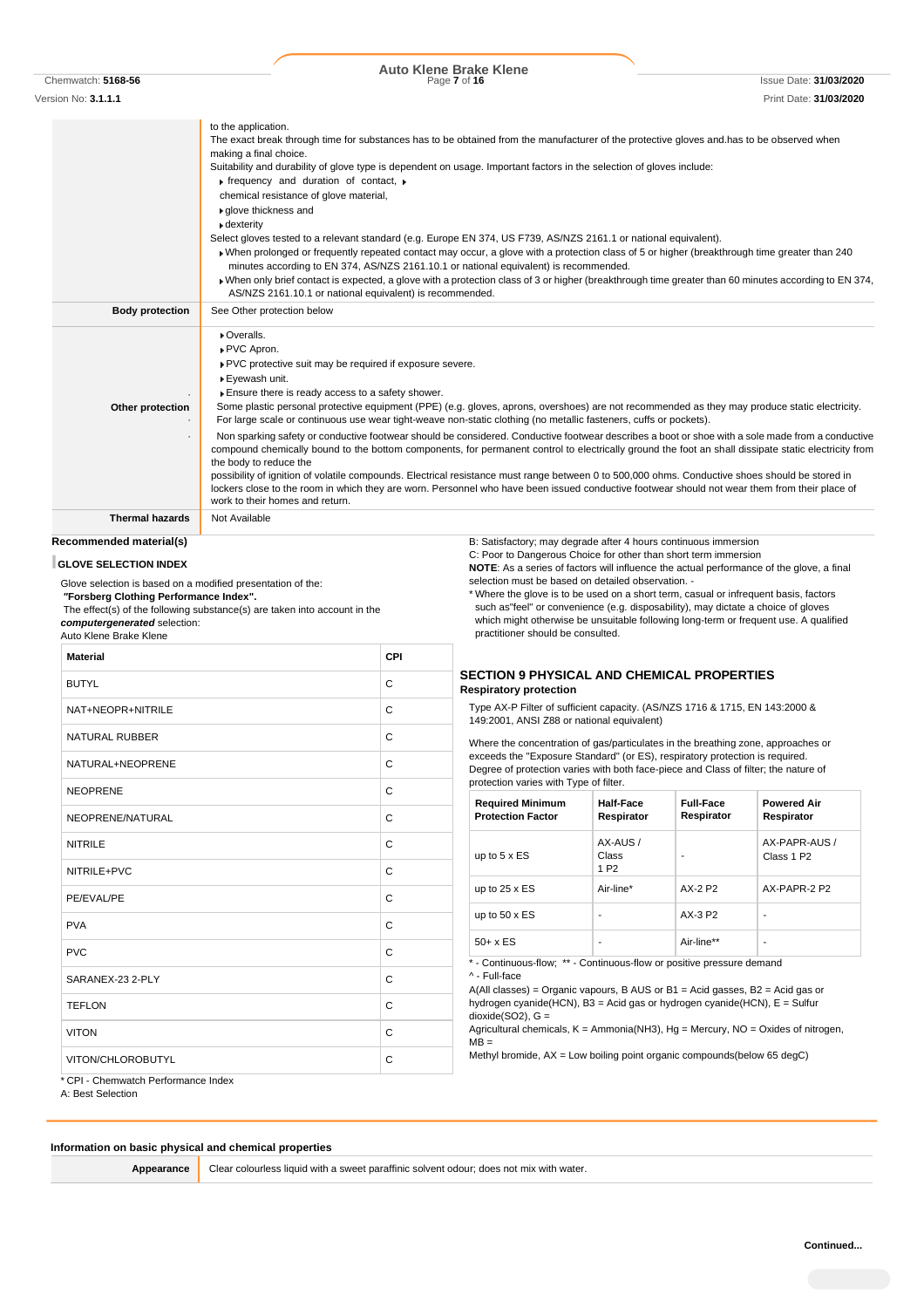# Chemwatch: **5168-56** Page **8** of **16** Issue Date: **31/03/2020 Auto Klene Brake Klene**

Version No: **3.1.1.1** Print Date: **31/03/2020**

| <b>Physical state</b>                                                  | Liquid            | Relative density (Water =<br>1)               | 0.68           |
|------------------------------------------------------------------------|-------------------|-----------------------------------------------|----------------|
| Odour                                                                  | Not Available     | Partition coefficient n-<br>octanol / water   | Not Available  |
| Odour threshold                                                        | Not Available     | Auto-ignition<br>temperature<br>$(^{\circ}C)$ | 280            |
| pH (as supplied)                                                       | Not Applicable    | Decomposition<br>temperature                  | Not Available  |
| <b>Melting</b><br>point<br>$\prime$<br>freezing<br>point $(^{\circ}C)$ | Not Available     | <b>Viscosity (cSt)</b>                        | Not Available  |
| Initial boiling point and<br>boiling range (°C)                        | 47-150            | Molecular weight<br>(g/mol)                   | Not Applicable |
| Flash point (°C)                                                       | $<$ -30 TCC       | <b>Taste</b>                                  | Not Available  |
| <b>Evaporation rate</b>                                                | Not Available     | <b>Explosive</b><br>properties                | Not Available  |
| Flammability                                                           | HIGHLY FLAMMABLE. | Oxidising<br>properties                       | Not Available  |
| <b>Upper Explosive Limit</b><br>(%)                                    | 7.5               | <b>Surface Tension (dyn/cm</b><br>or mN/m)    | Not Available  |
| <b>Lower Explosive Limit</b><br>(%)                                    | $\mathbf{1}$      | <b>Volatile Component (%vol)</b>              | >99            |
| Vapour pressure<br>(kPa)                                               | 34 @ 15 degC      | Gas group                                     | Not Available  |
| Solubility in water<br>(g/L)                                           | Immiscible        | pH as a solution<br>(1%)                      | Not Applicable |
| Vapour density (Air =<br>1)                                            | 3.9               | VOC g/L                                       | Not Available  |

# **SECTION 10 STABILITY AND REACTIVITY**

| Reactivity                                  | See section 7                                                                                                                        |
|---------------------------------------------|--------------------------------------------------------------------------------------------------------------------------------------|
| <b>Chemical stability</b>                   | • Unstable in the presence of incompatible materials.<br>▶ Product is considered stable.<br>Hazardous polymerisation will not occur. |
| Possibility of hazardous<br>reactions       | See section 7                                                                                                                        |
| <b>Conditions to</b><br>avoid               | See section 7                                                                                                                        |
| Incompatible<br>materials                   | See section 7                                                                                                                        |
| <b>Hazardous decomposition</b><br>products  | See section 5                                                                                                                        |
| <b>SECTION 11 TOXICOLOGICAL INFORMATION</b> |                                                                                                                                      |

**Information on toxicological effects**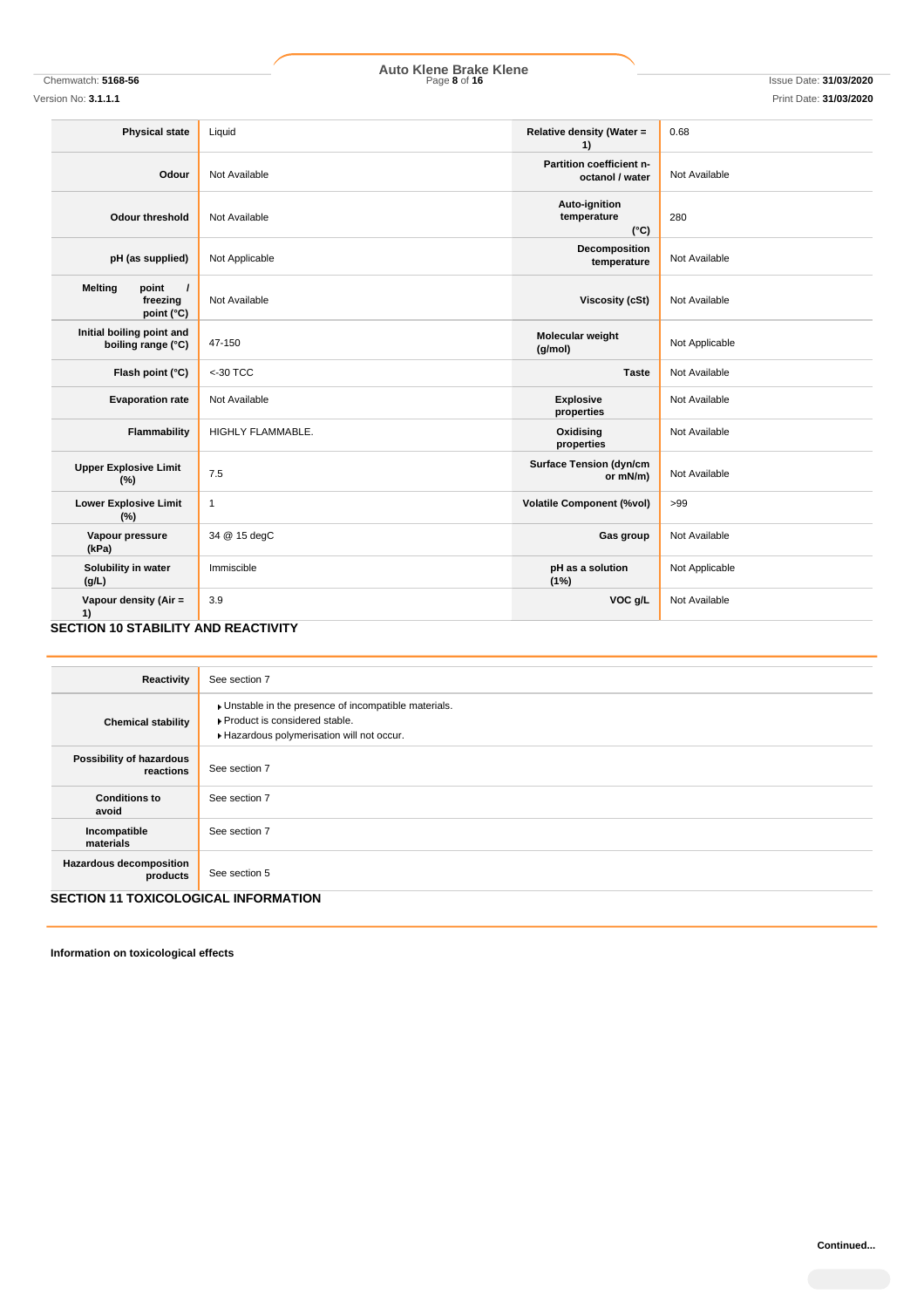# Chemwatch: **5168-56** Page **9** of **16** Issue Date: **31/03/2020 Auto Klene Brake Klene**

Version No: **3.1.1.1** Print Date: **31/03/2020**

| Inhaled             | Inhalation of vapours may cause drowsiness and dizziness. This may be accompanied by sleepiness, reduced alertness, loss of reflexes, lack of<br>co-ordination, and vertigo.<br>Aliphatic alcohols with more than 3-carbons cause headache, dizziness, drowsiness, muscle weakness and delirium, central depression, coma,<br>seizures and behavioural changes. Secondary respiratory depression and failure, as well as low blood pressure and irregular heart rhythms, may<br>follow.<br>Inhalation hazard is increased at higher temperatures.<br>Inhaling high concentrations of mixed hydrocarbons can cause narcosis, with nausea, vomiting and lightheadedness. Low molecular weight (C2-<br>C12) hydrocarbons can irritate mucous membranes and cause incoordination, giddiness, nausea, vertigo, confusion, headache, appetite loss,<br>drowsiness, tremors and stupor.<br>Central nervous system (CNS) depression may include general discomfort, symptoms of giddiness, headache, dizziness, nausea, anaesthetic<br>effects, slowed reaction time, slurred speech and may progress to unconsciousness. Serious poisonings may result in respiratory depression and<br>may be fatal.<br>Inhalation of high concentrations of gas/vapour causes lung irritation with coughing and nausea, central nervous depression with headache and<br>dizziness, slowing of reflexes, fatigue and inco-ordination.<br>When humans were exposed to the 100 and 200 ppm for 8 hours about 45-65% is retained in the body. Only traces of unchanged ethyl benzene<br>are excreted in expired air following termination of inhalation exposure.<br>Humans exposed to concentrations of 23-85 ppm excreted most of the retained dose in the urine (mainly as metabolites). Guinea pigs that died<br>from exposure had intense congestion of the lungs and generalised visceral hyperaemia. Rats exposed for three days at 8700 mg/m3 (2000 ppm)<br>showed changes in the levels of dopamine and noradrenaline in various parts of the brain.<br>The odour of isopropanol may give some warning of exposure, but odour fatigue may occur. Inhalation of isopropanol may produce irritation of the<br>nose and throat with sneezing, sore throat and runny nose. The effects in animals subject to a single exposure, by inhalation, included inactivity or<br>anaesthesia and histopathological changes in the nasal canal and auditory canal.<br>Inhalation of aerosols (mists, fumes), generated by the material during the course of normal handling, may be damaging to the health of the<br>individual. |
|---------------------|-----------------------------------------------------------------------------------------------------------------------------------------------------------------------------------------------------------------------------------------------------------------------------------------------------------------------------------------------------------------------------------------------------------------------------------------------------------------------------------------------------------------------------------------------------------------------------------------------------------------------------------------------------------------------------------------------------------------------------------------------------------------------------------------------------------------------------------------------------------------------------------------------------------------------------------------------------------------------------------------------------------------------------------------------------------------------------------------------------------------------------------------------------------------------------------------------------------------------------------------------------------------------------------------------------------------------------------------------------------------------------------------------------------------------------------------------------------------------------------------------------------------------------------------------------------------------------------------------------------------------------------------------------------------------------------------------------------------------------------------------------------------------------------------------------------------------------------------------------------------------------------------------------------------------------------------------------------------------------------------------------------------------------------------------------------------------------------------------------------------------------------------------------------------------------------------------------------------------------------------------------------------------------------------------------------------------------------------------------------------------------------------------------------------------------------------------------------------------------------------------------------------------------------------------------------------------------------------------------|
| Ingestion           | Swallowing of the liquid may cause aspiration into the lungs with the risk of chemical pneumonitis; serious consequences may result.<br>(ICSC13733) Accidental ingestion of the material may be damaging to the health of the individual.<br>Overexposure to non-ring alcohols causes nervous system symptoms. These include headache, muscle weakness and inco-ordination, giddiness,<br>confusion, delirium and coma.<br>Ingestion of petroleum hydrocarbons can irritate the pharynx, oesophagus, stomach and small intestine, and cause swellings and ulcers of the<br>mucous. Symptoms include a burning mouth and throat; larger amounts can cause nausea and vomiting, narcosis, weakness, dizziness, slow and<br>shallow breathing, abdominal swelling, unconsciousness and convulsions.<br>Following ingestion, a single exposure to isopropyl alcohol produced lethargy and non-specific effects such as weight loss and irritation. Ingestion<br>of near-lethal doses of isopropanol produces histopathological changes of the stomach, lungs and kidneys, incoordination, lethargy,<br>gastrointestinal tract irritation, and inactivity or anaesthesia.<br>Swallowing 10 ml. of isopropanol may cause serious injury; 100 ml. may be fatal if not promptly treated. The adult single lethal doses is<br>approximately 250 ml. The toxicity of isopropanol is twice that of ethanol and the symptoms of intoxication appear to be similar except for the<br>absence of an initial euphoric effect; gastritis and vomiting are more prominent.                                                                                                                                                                                                                                                                                                                                                                                                                                                                                                                                                                                                                                                                                                                                                                                                                                                                                                                                                                                                                                           |
| <b>Skin Contact</b> | The material may cause mild but significant inflammation of the skin either following direct contact or after a delay of some time. Repeated exposure<br>can cause contact dermatitis which is characterised by redness, swelling and blistering.<br>Repeated exposure may cause skin cracking, flaking or drying following normal handling and use.<br>Skin contact with the material may damage the health of the individual; systemic effects may result following absorption.<br>Most liquid alcohols appear to act as primary skin irritants in humans. Significant percutaneous absorption occurs in rabbits but not apparently in<br>man.<br>Open cuts, abraded or irritated skin should not be exposed to this material<br>The material may accentuate any pre-existing dermatitis condition<br>Entry into the blood-stream, through, for example, cuts, abrasions or lesions, may produce systemic injury with harmful effects. Examine the skin<br>prior to the use of the material and ensure that any external damage is suitably protected.<br>The mean rate of absorption of liquid ethyl benzene applied to 17.3 cm2 area of the forearm of seven volunteers for 10-15 minutes was<br>determined to be 38 mg/cm2/hr. Immersion of the whole hand in aqueous solutions of ethyl benzene (112-156 mg/l) for 1 hour yielded mean<br>absorption rates of 118 and 215.7                                                                                                                                                                                                                                                                                                                                                                                                                                                                                                                                                                                                                                                                                                                                                                                                                                                                                                                                                                                                                                                                                                                                                                                                                   |
|                     | ug/cm2/hr. The rate of absorption is thus greater than that of aniline, benzene, nitrobenzene, carbon disulfide and styrene.<br>Repeated application of the undiluted product to the abdominal area of rabbits (10-20 applications over 2-4 weeks) resulted in erythema, oedema and<br>superficial necrosis. The material did not appear to be absorbed through the skin in sufficient quantity to produce outward signs of toxicity. 511ipa                                                                                                                                                                                                                                                                                                                                                                                                                                                                                                                                                                                                                                                                                                                                                                                                                                                                                                                                                                                                                                                                                                                                                                                                                                                                                                                                                                                                                                                                                                                                                                                                                                                                                                                                                                                                                                                                                                                                                                                                                                                                                                                                                        |
|                     | Direct eye contact with petroleum hydrocarbons can be painful, and the corneal epithelium may be temporarily damaged. Aromatic species can cause<br>irritation and excessive tear secretion.                                                                                                                                                                                                                                                                                                                                                                                                                                                                                                                                                                                                                                                                                                                                                                                                                                                                                                                                                                                                                                                                                                                                                                                                                                                                                                                                                                                                                                                                                                                                                                                                                                                                                                                                                                                                                                                                                                                                                                                                                                                                                                                                                                                                                                                                                                                                                                                                        |
|                     |                                                                                                                                                                                                                                                                                                                                                                                                                                                                                                                                                                                                                                                                                                                                                                                                                                                                                                                                                                                                                                                                                                                                                                                                                                                                                                                                                                                                                                                                                                                                                                                                                                                                                                                                                                                                                                                                                                                                                                                                                                                                                                                                                                                                                                                                                                                                                                                                                                                                                                                                                                                                     |

**Eye** Isopropanol vapour may cause mild eye irritation at 400 ppm. Splashes may cause severe eye irritation, possible corneal burns and eye damage. Eye Two drops of the ethylbenzene in to the conjunctival sac produced only slight irritation of the conjunctival membrane but no corneal injury. contact may cause tearing or blurring of vision.

Limited evidence or practical experience suggests, that the material may cause eye irritation in a substantial number of individuals. Prolonged eye contact may cause inflammation characterised by a temporary redness of the conjunctiva (similar to windburn).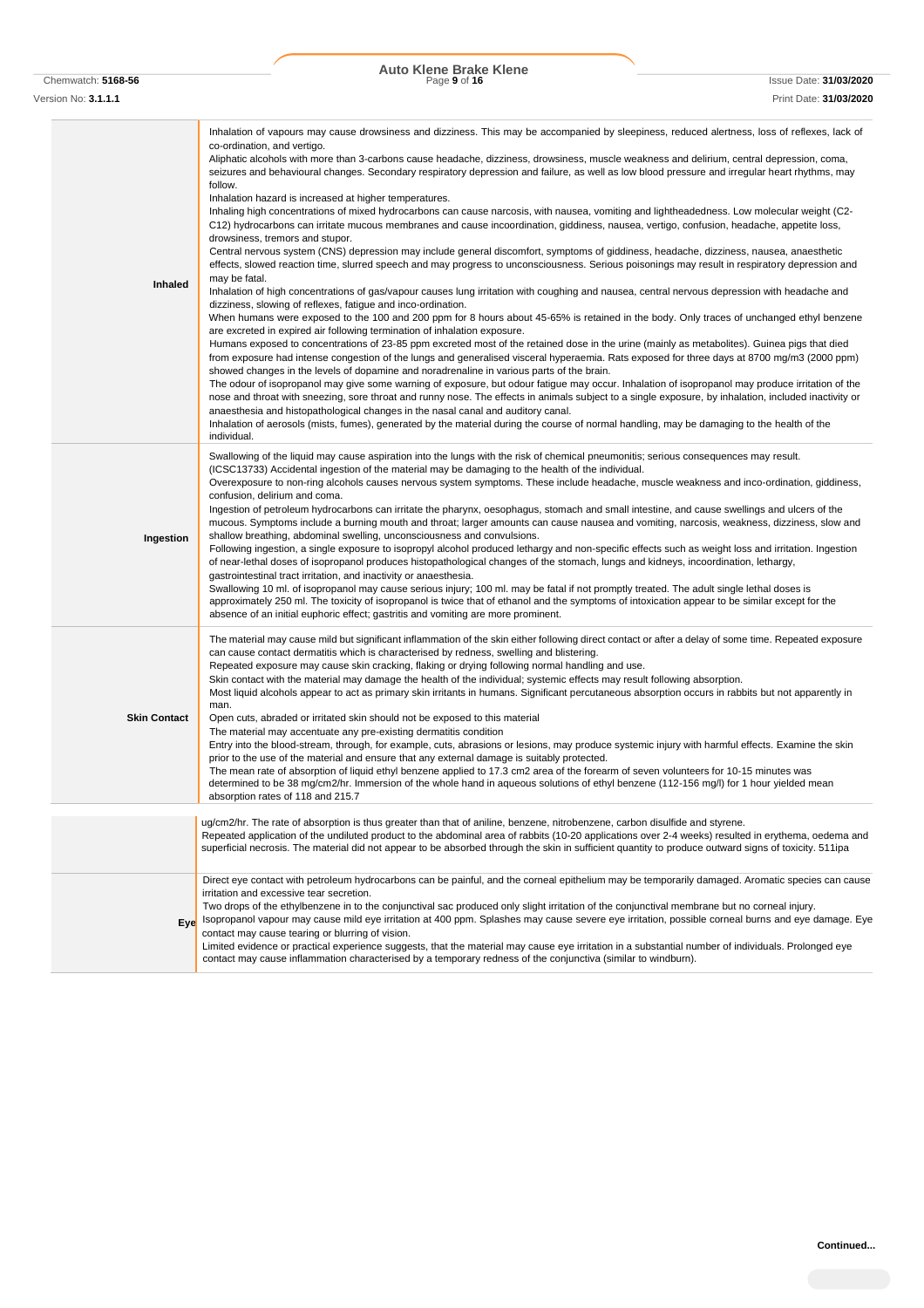|                                                             | <b>Auto Klene Brake Klene</b>                                                                                                                                                                                                                                                                                                                                                                                                                                                                                                                                                                                                                                                                                                                                                                                                                                                                                                                                                                                                                                                                                                                                                                                                                                                                                                                                                                                                              |                                                                                                                                                                                                                                                                                                                                                                                                                                                                                                                                                                                                                                                                                                                                                                                                                                                                                                                                                                                                                                                                                                                                                                                                                                                                                                                                                                                                      |
|-------------------------------------------------------------|--------------------------------------------------------------------------------------------------------------------------------------------------------------------------------------------------------------------------------------------------------------------------------------------------------------------------------------------------------------------------------------------------------------------------------------------------------------------------------------------------------------------------------------------------------------------------------------------------------------------------------------------------------------------------------------------------------------------------------------------------------------------------------------------------------------------------------------------------------------------------------------------------------------------------------------------------------------------------------------------------------------------------------------------------------------------------------------------------------------------------------------------------------------------------------------------------------------------------------------------------------------------------------------------------------------------------------------------------------------------------------------------------------------------------------------------|------------------------------------------------------------------------------------------------------------------------------------------------------------------------------------------------------------------------------------------------------------------------------------------------------------------------------------------------------------------------------------------------------------------------------------------------------------------------------------------------------------------------------------------------------------------------------------------------------------------------------------------------------------------------------------------------------------------------------------------------------------------------------------------------------------------------------------------------------------------------------------------------------------------------------------------------------------------------------------------------------------------------------------------------------------------------------------------------------------------------------------------------------------------------------------------------------------------------------------------------------------------------------------------------------------------------------------------------------------------------------------------------------|
| Chemwatch: 5168-56<br>Version No: <b>3.1.1.1</b>            | Page 10 of 16                                                                                                                                                                                                                                                                                                                                                                                                                                                                                                                                                                                                                                                                                                                                                                                                                                                                                                                                                                                                                                                                                                                                                                                                                                                                                                                                                                                                                              | <b>Issue Date: 31/03/2020</b><br>Print Date: 31/03/2020                                                                                                                                                                                                                                                                                                                                                                                                                                                                                                                                                                                                                                                                                                                                                                                                                                                                                                                                                                                                                                                                                                                                                                                                                                                                                                                                              |
| <b>Chronid</b>                                              | There has been concern that this material can cause cancer or mutations, but there is not enough data to make an assessment.<br>Harmful: danger of serious damage to health by prolonged exposure through inhalation.<br>severe defects.<br>Ample evidence from experiments exists that there is a suspicion this material directly reduces fertility.<br>cause significant toxic effects to the mother.<br>Substance accumulation, in the human body, may occur and may cause some concern following repeated or long-term occupational exposure.<br>anaemia, and reduced liver and kidney function. Skin exposure may result in drying and cracking and redness of the skin.<br>nervous system disturbances were found in some workers employed for over 7 years whilst other workers had enlarged livers.<br>may also cause drying, scaling and blistering of the skin.<br>Rats and mice exposed to ethylbenzene for 6 hours daily, 5 days a week for 104 and 103 weeks respectively showed a statistically significant<br>Chronic inhalation or skin exposure to n-hexane may cause damage to nerve ends in extremities, e.g. finger, toes with loss of<br>sensation. Long term or repeated ingestion exposure of isopropanol may produce incoordination, lethargy and reduced weight gain.<br>cultures or in animals.<br>than are persons who do not consume alcohol; alcoholics have survived as much as 500 ml. of 70% isopropanol. | This material can cause serious damage if one is exposed to it for long periods. It can be assumed that it contains a substance which can produce<br>Based on experience with animal studies, exposure to the material may result in toxic effects to the development of the foetus, at levels which do not<br>Constant or exposure over long periods to mixed hydrocarbons may produce stupor with dizziness, weakness and visual disturbance, weight loss and<br>Industrial workers exposed to a maximum level of ethylbenzene of 0.06 mg/l (14 ppm) reported headaches and irritability and tired quickly. Functional<br>Prolonged and repeated exposure may be harmful to the central nervous system (CNS), upper respiratory tract, and/ or may cause liver disorders. It<br>increase in kidney tumours in male and female rats, lung tumours in male mice, and liver tumours in female mice exposed to 750 ppm ethylbenzene.<br>Repeated inhalation exposure to isopropanol may produce narcosis, incoordination and liver degeneration. Animal data show developmental effects<br>only at exposure levels that produce toxic effects in the adult animals. Isopropanol does not cause genetic damage in bacterial or mammalian cell<br>There are inconclusive reports of human sensitisation from skin contact with isopropanol. Chronic alcoholics are more tolerant of systemic isopropanol |
|                                                             | Chronic solvent inhalation exposures may result in nervous system impairment and liver and blood changes. [PATTYS]                                                                                                                                                                                                                                                                                                                                                                                                                                                                                                                                                                                                                                                                                                                                                                                                                                                                                                                                                                                                                                                                                                                                                                                                                                                                                                                         |                                                                                                                                                                                                                                                                                                                                                                                                                                                                                                                                                                                                                                                                                                                                                                                                                                                                                                                                                                                                                                                                                                                                                                                                                                                                                                                                                                                                      |
| <b>Auto Klene Brake Klene</b>                               | <b>TOXICITY</b>                                                                                                                                                                                                                                                                                                                                                                                                                                                                                                                                                                                                                                                                                                                                                                                                                                                                                                                                                                                                                                                                                                                                                                                                                                                                                                                                                                                                                            | <b>IRRITATION</b>                                                                                                                                                                                                                                                                                                                                                                                                                                                                                                                                                                                                                                                                                                                                                                                                                                                                                                                                                                                                                                                                                                                                                                                                                                                                                                                                                                                    |
|                                                             | Not Available                                                                                                                                                                                                                                                                                                                                                                                                                                                                                                                                                                                                                                                                                                                                                                                                                                                                                                                                                                                                                                                                                                                                                                                                                                                                                                                                                                                                                              | Not Available                                                                                                                                                                                                                                                                                                                                                                                                                                                                                                                                                                                                                                                                                                                                                                                                                                                                                                                                                                                                                                                                                                                                                                                                                                                                                                                                                                                        |
|                                                             | <b>TOXICITY</b>                                                                                                                                                                                                                                                                                                                                                                                                                                                                                                                                                                                                                                                                                                                                                                                                                                                                                                                                                                                                                                                                                                                                                                                                                                                                                                                                                                                                                            | <b>IRRITATION</b>                                                                                                                                                                                                                                                                                                                                                                                                                                                                                                                                                                                                                                                                                                                                                                                                                                                                                                                                                                                                                                                                                                                                                                                                                                                                                                                                                                                    |
| naphtha petroleum, light<br>aliphatic solvent               | Dermal (rabbit) LD50: >1900 mg/kg<br>Oral (rat) LD50: >4500 mg/kg                                                                                                                                                                                                                                                                                                                                                                                                                                                                                                                                                                                                                                                                                                                                                                                                                                                                                                                                                                                                                                                                                                                                                                                                                                                                                                                                                                          | Not Available                                                                                                                                                                                                                                                                                                                                                                                                                                                                                                                                                                                                                                                                                                                                                                                                                                                                                                                                                                                                                                                                                                                                                                                                                                                                                                                                                                                        |
|                                                             | <b>TOXICITY</b>                                                                                                                                                                                                                                                                                                                                                                                                                                                                                                                                                                                                                                                                                                                                                                                                                                                                                                                                                                                                                                                                                                                                                                                                                                                                                                                                                                                                                            | <b>IRRITATION</b>                                                                                                                                                                                                                                                                                                                                                                                                                                                                                                                                                                                                                                                                                                                                                                                                                                                                                                                                                                                                                                                                                                                                                                                                                                                                                                                                                                                    |
| isopropanol                                                 | Dermal (rabbit) LD50: 12792 mg/kg<br>Inhalation (rat) LC50: 72.6 mg/L/4h<br>Oral (rat) LD50: 5000 mg/kg                                                                                                                                                                                                                                                                                                                                                                                                                                                                                                                                                                                                                                                                                                                                                                                                                                                                                                                                                                                                                                                                                                                                                                                                                                                                                                                                    | Eye (rabbit): 10 mg - moderate<br>Eye (rabbit): 100 mg - SEVERE<br>Eye (rabbit): 100mg/24hr-moderate<br>Skin (rabbit): 500 mg - mild                                                                                                                                                                                                                                                                                                                                                                                                                                                                                                                                                                                                                                                                                                                                                                                                                                                                                                                                                                                                                                                                                                                                                                                                                                                                 |
|                                                             |                                                                                                                                                                                                                                                                                                                                                                                                                                                                                                                                                                                                                                                                                                                                                                                                                                                                                                                                                                                                                                                                                                                                                                                                                                                                                                                                                                                                                                            |                                                                                                                                                                                                                                                                                                                                                                                                                                                                                                                                                                                                                                                                                                                                                                                                                                                                                                                                                                                                                                                                                                                                                                                                                                                                                                                                                                                                      |
| n-hexane                                                    | <b>TOXICITY</b><br>Dermal (rabbit) LD50: >3301.5 mg/kg<br>Inhalation (rat) LC50: 48000 ppm/4H<br>Oral (rat) LD50: 15847.2 mg/kg                                                                                                                                                                                                                                                                                                                                                                                                                                                                                                                                                                                                                                                                                                                                                                                                                                                                                                                                                                                                                                                                                                                                                                                                                                                                                                            | <b>IRRITATION</b><br>Eye(rabbit): 10 mg - mild                                                                                                                                                                                                                                                                                                                                                                                                                                                                                                                                                                                                                                                                                                                                                                                                                                                                                                                                                                                                                                                                                                                                                                                                                                                                                                                                                       |
|                                                             | <b>TOXICITY</b>                                                                                                                                                                                                                                                                                                                                                                                                                                                                                                                                                                                                                                                                                                                                                                                                                                                                                                                                                                                                                                                                                                                                                                                                                                                                                                                                                                                                                            | <b>IRRITATION</b>                                                                                                                                                                                                                                                                                                                                                                                                                                                                                                                                                                                                                                                                                                                                                                                                                                                                                                                                                                                                                                                                                                                                                                                                                                                                                                                                                                                    |
| ethylbenzene                                                | Dermal (rabbit) LD50: ca.15432.6 mg/kg<br>Inhalation (mouse) LC50: 35.5 mg/L/2H<br>Inhalation (rat) LC50: 55 mg/L/2H<br>Oral (rat) LD50: 3500 mg/kgd                                                                                                                                                                                                                                                                                                                                                                                                                                                                                                                                                                                                                                                                                                                                                                                                                                                                                                                                                                                                                                                                                                                                                                                                                                                                                       | Eye (rabbit): 500 mg - SEVERE<br>Skin (rabbit): 15 mg/24h mild                                                                                                                                                                                                                                                                                                                                                                                                                                                                                                                                                                                                                                                                                                                                                                                                                                                                                                                                                                                                                                                                                                                                                                                                                                                                                                                                       |
| Legend:                                                     | data extracted from RTECS - Register of Toxic Effect of chemical Substances                                                                                                                                                                                                                                                                                                                                                                                                                                                                                                                                                                                                                                                                                                                                                                                                                                                                                                                                                                                                                                                                                                                                                                                                                                                                                                                                                                | 1. Value obtained from Europe ECHA Registered Substances - Acute toxicity 2.* Value obtained from manufacturer's SDS. Unless otherwise specified                                                                                                                                                                                                                                                                                                                                                                                                                                                                                                                                                                                                                                                                                                                                                                                                                                                                                                                                                                                                                                                                                                                                                                                                                                                     |
| <b>NAPHTHA PETROLEUM,</b><br><b>LIGHT ALIPHATIC SOLVENT</b> | for petroleum:<br>which are neuropathic.<br>This product contains toluene. There are indications from animal studies that prolonged exposure to high concentrations of toluene may lead to<br>hearing loss.<br>This product contains ethyl benzene and naphthalene from which there is evidence of tumours in rodents<br>kidney tumours which are not considered relevant to humans.                                                                                                                                                                                                                                                                                                                                                                                                                                                                                                                                                                                                                                                                                                                                                                                                                                                                                                                                                                                                                                                       | This product contains benzene which is known to cause acute myeloid leukaemia and n-hexane which has been shown to metabolize to compounds<br>Carcinogenicity: Inhalation exposure to mice causes liver tumours, which are not considered relevant to humans. Inhalation exposure to rats causes                                                                                                                                                                                                                                                                                                                                                                                                                                                                                                                                                                                                                                                                                                                                                                                                                                                                                                                                                                                                                                                                                                     |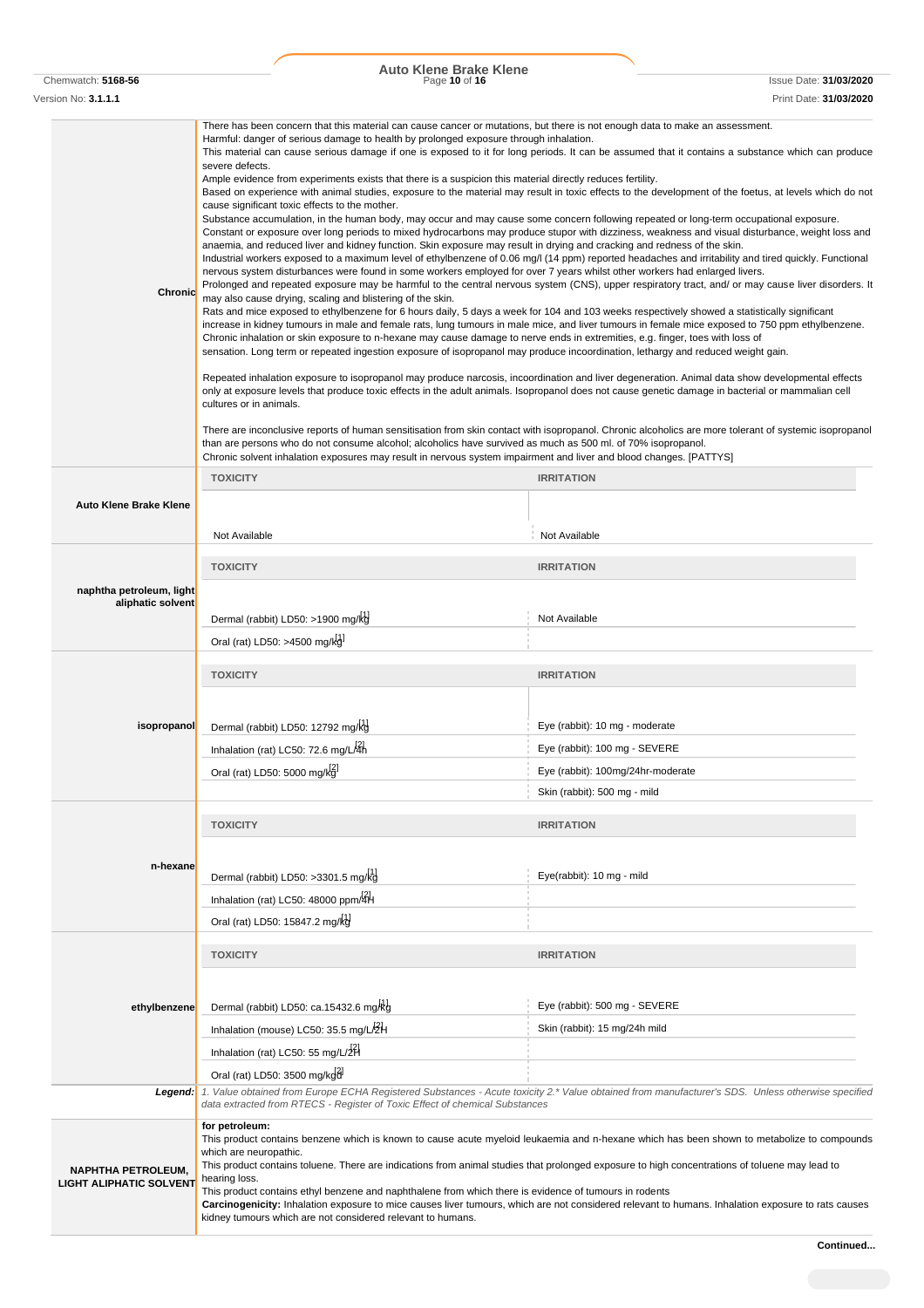# Chemwatch: **5168-56** Page **11** of **16** Issue Date: **31/03/2020 Auto Klene Brake Klene**

Version No: **3.1.1.1** Print Date: **31/03/2020**

**Mutagenicity:** There is a large database of mutagenicity studies on gasoline and gasoline blending streams, which use a wide variety of endpoints and give predominantly negative results. All in vivo studies in animals and recent studies in exposed humans (e.g. petrol service station attendants) have shown negative results in mutagenicity assays. Isopropanol is irritating to the eyes, nose and throat but generally not to the skin. Prolonged high dose exposure may also produce depression of the central nervous system and drowsiness. Few have reported skin irritation. It can be absorbed from the skin or when inhaled. Intentional swallowing is common particularly among alcoholics or suicide victims and also leads to fainting, breathing difficulty, nausea, vomiting and headache. In the absence of unconsciousness, recovery usually occurred. Repeated doses may damage the kidneys. **ISOPROPANOL** The material may cause skin irritation after prolonged or repeated exposure and may produce on contact skin redness, swelling, the production of vesicles, scaling and thickening of the skin. The substance is classified by IARC as Group 3: **NOT** classifiable as to its carcinogenicity to humans. Evidence of carcinogenicity may be inadequate or limited in animal testing. **N-HEXANE** The material may be irritating to the eye, with prolonged contact causing inflammation. Repeated or prolonged exposure to irritants may produce conjunctivitis. The material may produce severe irritation to the eye causing pronounced inflammation. Repeated or prolonged exposure to irritants may produce conjunctivitis. The material may cause skin irritation after prolonged or repeated exposure and may produce on contact skin redness, swelling, the production of vesicles, scaling and thickening of the skin. Ethylbenzene is readily absorbed when inhaled, swallowed or in contact with the skin. It is distributed throughout the body, and passed out through urine. It may irritate the skin, eyes and may cause hearing loss if exposed to high doses. Long Term exposure may cause damage to the kidney, liver **ETHYLBENZENE** and lungs, including a tendency to cancer formation, according to animal testing. There is no research on its effect on sex organs and unborn babies. **NOTE:** Substance has been shown to be mutagenic in at least one assay, or belongs to a family of chemicals producing damage or change to cellular DNA. **WARNING:** This substance has been classified by the IARC as Group 2B: Possibly Carcinogenic to Humans. Liver changes, utheral tract, effects on fertility, foetotoxicity, specific developmental abnormalities (musculoskeletal system) recorded. **Acute Toxicity Carcinogenicity Carcinogenicity Skin Irritation/Corrosion Reproductivity Serious Eye**  $\sim$ u **Damage/Irritation Respiratory or Skin STOT - Repeated Exposure** U **Mutagenicity Aspiration Hazard Aspiration Hazard Aspiration Hazard Aspiration Hazard** ৺ *Legend: – Data available but does not fill the criteria for*  ◡ *classification*

*– Data required to make classification available*

*– Data Not Available to make classification*

## **SECTION 12 ECOLOGICAL INFORMATION**

| Toxicity                                      |             |                           |                               |                |        |
|-----------------------------------------------|-------------|---------------------------|-------------------------------|----------------|--------|
| Ingredient                                    | Endpoint    | <b>Test Duration (hr)</b> | <b>Species</b>                | Value          | Source |
| naphtha petroleum, light<br>aliphatic solvent | EC50        | 72                        | Algae or other aquatic plants | $=6.5$ mg/L    | -1     |
| naphtha petroleum, light<br>aliphatic solvent | <b>NOEC</b> | 72                        | Algae or other aquatic plants | $<$ 0.1 $mg/L$ | -1     |
| isopropanol                                   | EC50        | 384                       | Crustacea                     | 42.389mg/L     | 3      |
| isopropanol                                   | <b>EC50</b> | 96                        | Algae or other aquatic plants | 993.232mg/L    | 3      |
| isopropanol                                   | <b>LC50</b> | 96                        | Fish                          | 183.844mg/L    | 3      |
| isopropanol                                   | <b>NOEC</b> | 5760                      | Fish                          | $0.02$ mg/L    | 4      |
| isopropanol                                   | <b>EC50</b> | 48                        | Crustacea                     | 12500mg/L      | 5      |
| n-hexane                                      | <b>EC50</b> | 96                        | Algae or other aquatic plants | 3.089mg/L      | 3      |
| n-hexane                                      | EC50        | 3                         | Algae or other aquatic plants | 0.00809998mg/L | 4      |
| n-hexane                                      | <b>EC50</b> | 48                        | Crustacea                     | 0.00387765mg/L | 4      |
| n-hexane                                      | <b>LC50</b> | 96                        | Fish                          | 0.0025003mg/L  | 4      |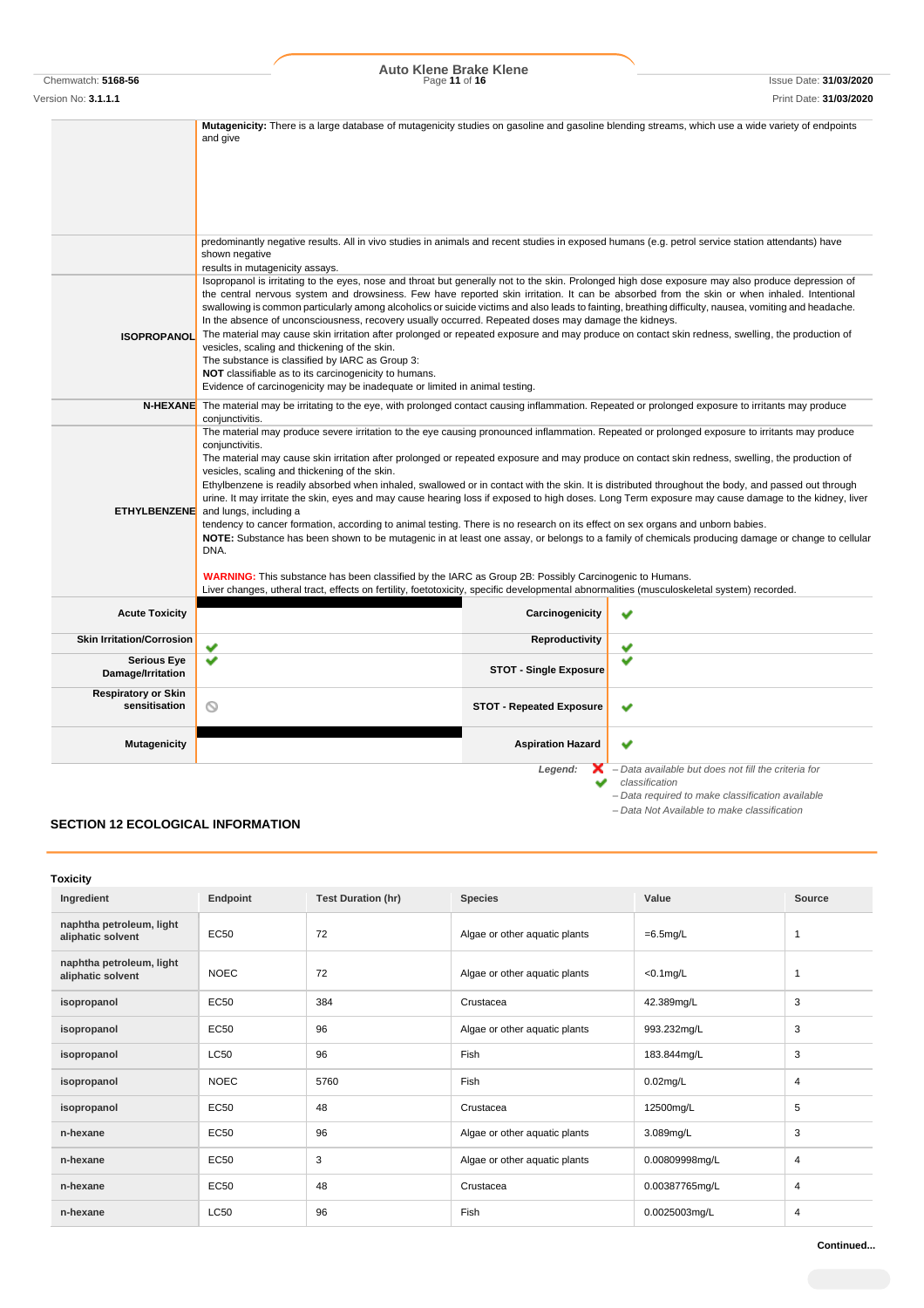# Chemwatch: **5168-56** Page **12** of **16** Issue Date: **31/03/2020 Auto Klene Brake Klene**

### Version No: **3.1.1.1** Print Date: **31/03/2020**

| ethylbenzene | EC50                                                                                                                                                                                                                                                                                                             | 3   | Algae or other aquatic plants | 0.0509616mg/L       | 4 |
|--------------|------------------------------------------------------------------------------------------------------------------------------------------------------------------------------------------------------------------------------------------------------------------------------------------------------------------|-----|-------------------------------|---------------------|---|
| ethylbenzene | EC50                                                                                                                                                                                                                                                                                                             | 48  | Crustacea                     | 0.0021234mg/L       | 4 |
| ethylbenzene | EC50                                                                                                                                                                                                                                                                                                             | 96  | Algae or other aquatic plants | 3.6 <sub>mq/L</sub> | 4 |
| ethylbenzene | <b>LC50</b>                                                                                                                                                                                                                                                                                                      | 96  | Fish                          | $0.0043$ ma/L       | 4 |
| ethylbenzene | <b>NOEC</b>                                                                                                                                                                                                                                                                                                      | 168 | Crustacea                     | $0.96$ mg/L         | 2 |
| Legend:      | Extracted from 1. IUCLID Toxicity Data 2. Europe ECHA Registered Substances - Ecotoxicological Information - Aquatic Toxicity 3. EPIWIN Suite<br>$V3.12 -$<br>Aquatic Toxicity Data (Estimated) 4. US EPA, Ecotox database - Aquatic Toxicity Data 5. ECETOC Aquatic Hazard Assessment Data 6. NITE<br>(Japan) - |     |                               |                     |   |

*Bioconcentration Data 7. METI (Japan) - Bioconcentration Data 8. Vendor Data*

Toxic to aquatic organisms, may cause long-term adverse effects in the aquatic environment.

Do NOT allow product to come in contact with surface waters or to intertidal areas below the mean high water mark. Do not contaminate water when cleaning equipment or disposing of equipment wash-waters.

Wastes resulting from use of the product must be disposed of on site or at approved waste sites.

When spilled this product may act as a typical oil, causing a film, sheen, emulsion or sludge at or beneath the surface of the body of water. The oil film on water surface may physically affect the aquatic organisms, due to the interruption of the oxygen transfer between the air and the water Oils of any kind can cause:

drowning of water-fowl due to lack of buoyancy, loss of insulating capacity of feathers, starvation and vulnerability to predators due to lack of mobility

lethal effects on fish by coating gill surfaces, preventing respiration

asphyxiation of benthic life forms when floating masses become engaged with surface debris and settle on the bottom

and  $\blacktriangleright$  adverse aesthetic effects of fouled shoreline and beaches

In case of accidental releases on the soil, a fine film is formed on the soil, which prevents the plant respiration process and the soil particle saturation. It may cause deep water infestation. For Aromatic Substances Series:

Environmental Fate: Large, molecularly complex polycyclic aromatic hydrocarbons, or PAHs, are persistent in the environment longer than smaller PAHs. Atmospheric Fate: PAHs are 'semi-volatile substances" which can move between the atmosphere and the Earth's surface in repeated, temperature-driven cycles of deposition and volatilization. Terrestrial Fate: BTEX compounds have the potential to move through soil and contaminate ground water, and their vapors are highly flammable and explosive. Ecotoxicity - Within an aromatic series, acute toxicity increases with increasing alkyl substitution on the aromatic nucleus. The order of most toxic to least in a study using grass shrimp and brown shrimp was dimethylnaphthalenes > methylnaphthalenes >naphthalenes. Anthrcene is a phototoxic PAH. UV light greatly increases the toxicity of anthracene to bluegill sunfish. **DO NOT** discharge into sewer or waterways.

#### **Persistence and degradability**

| Ingredient                                | Persistence: Water/Soil       | Persistence: Air              |  |
|-------------------------------------------|-------------------------------|-------------------------------|--|
| isopropanol                               | LOW (Half-life $= 14$ days)   | LOW (Half-life $=$ 3 days)    |  |
| n-hexane                                  | LOW                           | LOW                           |  |
| ethylbenzene                              | $HIGH$ (Half-life = 228 days) | LOW (Half-life $= 3.57$ days) |  |
| <b>Bioaccumulative potential</b>          |                               |                               |  |
| Ingredient                                | <b>Bioaccumulation</b>        |                               |  |
| isopropanol                               | LOW (LogKOW = $0.05$ )        |                               |  |
| n-hexane                                  | $MEDIUM (LogKOW = 3.9)$       |                               |  |
| ethylbenzene                              | $LOW (BCF = 79.43)$           |                               |  |
| <b>Mobility in soil</b>                   |                               |                               |  |
| Ingredient                                | <b>Mobility</b>               |                               |  |
| isopropanol                               | $HIGH (KOC = 1.06)$           |                               |  |
| n-hexane                                  | $LOW (KOC = 149)$             |                               |  |
| ethylbenzene                              | LOW ( $KOC = 517.8$ )         |                               |  |
| <b>SECTION 13 DISPOSAL CONSIDERATIONS</b> |                               |                               |  |

**Waste treatment methods**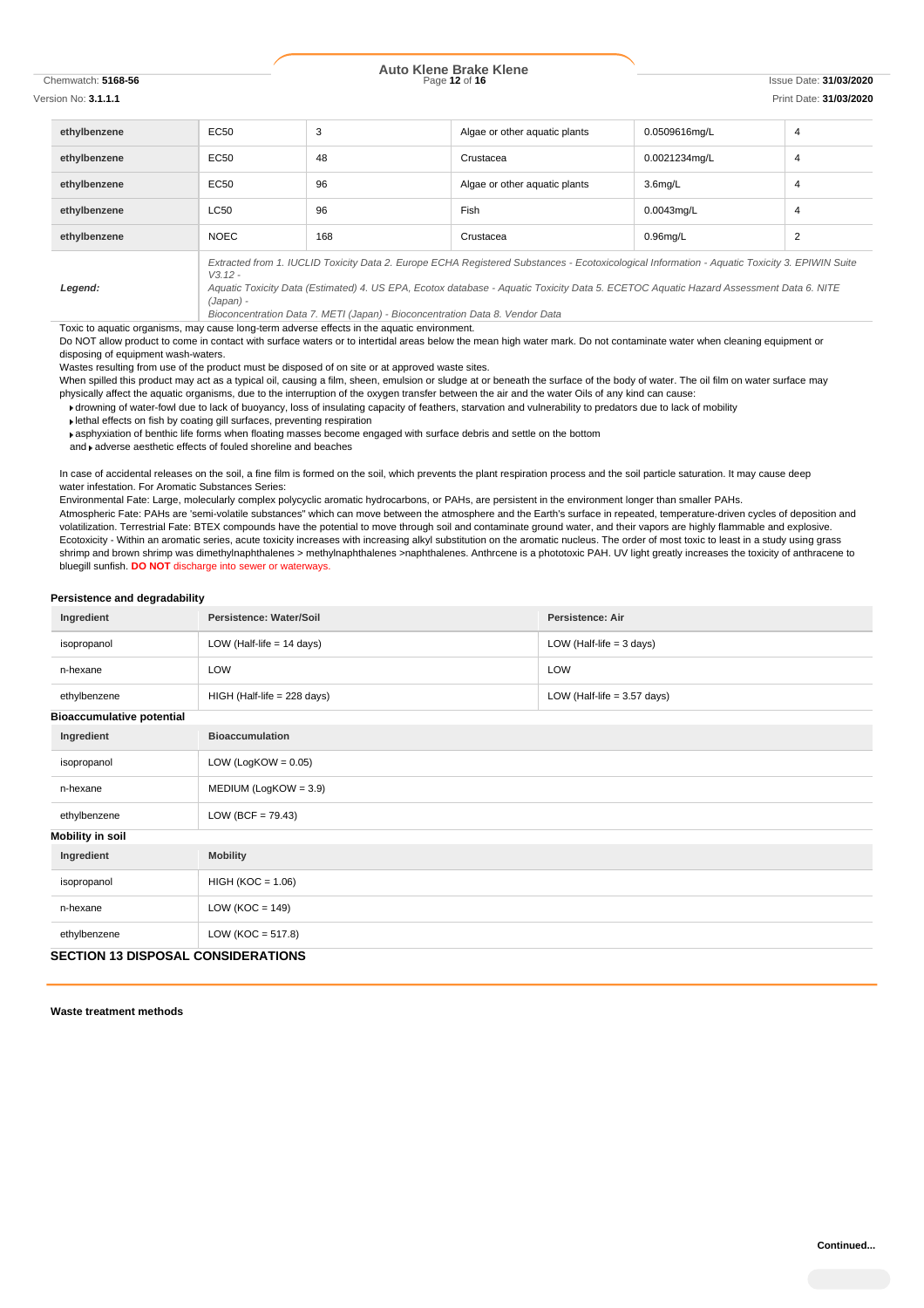| Chemwatch: 5168-5 |  |
|-------------------|--|
|                   |  |

Chemwatch: **5168-56** Page **13** of **16** Issue Date: **31/03/2020 Auto Klene Brake Klene**

| Version No: <b>3.1.1.1</b>                                                                                                 | Print Date: <b>31/03/2020</b> |
|----------------------------------------------------------------------------------------------------------------------------|-------------------------------|
| Containers may still present a chemical hazard/ danger when empty.<br>Return to supplier for reuse/ recycling if possible. |                               |
| Otherwise:                                                                                                                 |                               |

**Product / Packaging disposal** If container can not be cleaned sufficiently well to ensure that residuals do not remain or if the container cannot be used to store the same product, then puncture containers, to prevent re-use, and bury at an authorised landfill. Where possible retain label warnings and SDS and observe all notices pertaining to the product. Legislation addressing waste disposal requirements may differ by country, state and/ or territory. Each user must refer to laws operating in their area. In some areas, certain wastes must be tracked. A Hierarchy of Controls seems to be common - the user should investigate:  $\blacktriangleright$  Reduction  $\blacktriangleright$ Reuse Recycling Disposal (if all else fails) This material may be recycled if unused, or if it has not been contaminated so as to make it unsuitable for its intended use. If it has been contaminated, it may be possible to reclaim the product by filtration, distillation or some other means. Shelf life considerations should also be applied in making

| decisions of this type.                                                                                    |
|------------------------------------------------------------------------------------------------------------|
| Note that properties of a material may change in use, and requoling or reuse may not always he appropriate |

Note that properties of a material may change in use, and recycling or reuse may not always be appropriate. **DO NOT** allow wash water from cleaning or process equipment to enter drains.

- It may be necessary to collect all wash water for treatment before disposal.
- In all cases disposal to sewer may be subject to local laws and regulations and these should be considered
- first. Where in doubt contact the responsible authority.
- Recycle wherever possible.
- Consult manufacturer for recycling options or consult local or regional waste management authority for disposal if no suitable treatment or disposal facility can be identified.
- Dispose of by: burial in a land-fill specifically licenced to accept chemical and / or pharmaceutical wastes or Incineration in a licenced apparatus (after admixture with suitable combustible material).
- Decontaminate empty containers. Observe all label safeguards until containers are cleaned and destroyed.

**SECTION 14 TRANSPORT INFORMATION**

| <b>Labels Required</b>               |                                                                                                                                                               |
|--------------------------------------|---------------------------------------------------------------------------------------------------------------------------------------------------------------|
|                                      | <b>FLAMMABL</b>                                                                                                                                               |
| <b>Marine Pollutant</b>              |                                                                                                                                                               |
| <b>HAZCHEM</b>                       | 3YE                                                                                                                                                           |
| Land transport (ADG)                 |                                                                                                                                                               |
| <b>UN number</b>                     | 1268                                                                                                                                                          |
| Packing group                        | $\mathbf{II}$                                                                                                                                                 |
| <b>UN proper shipping</b><br>name    | PETROLEUM DISTILLATES, N.O.S. or PETROLEUM PRODUCTS, N.O.S. (see 3.2.5 for relevant [AUST.] entries) (contains naphtha petroleum,<br>light aliphatic solvent) |
| Environmental<br>hazard              | Not Applicable                                                                                                                                                |
| <b>Transport hazard</b><br>class(es) | 3<br>Class<br>Not Applicable<br>Subrisk                                                                                                                       |
| Special precautions for<br>user      | Special provisions<br>363<br>1L<br>Limited quantity                                                                                                           |
| Air transport (ICAO-IATA / DGR)      |                                                                                                                                                               |
| <b>UN number</b>                     | 1268                                                                                                                                                          |
| Packing group                        | Ш                                                                                                                                                             |
| <b>UN proper shipping</b><br>name    | Petroleum distillates, n.o.s.; Petroleum products, n.o.s. (contains naphtha petroleum, light aliphatic solvent)                                               |
| <b>Environmental</b><br>hazard       | Not Applicable                                                                                                                                                |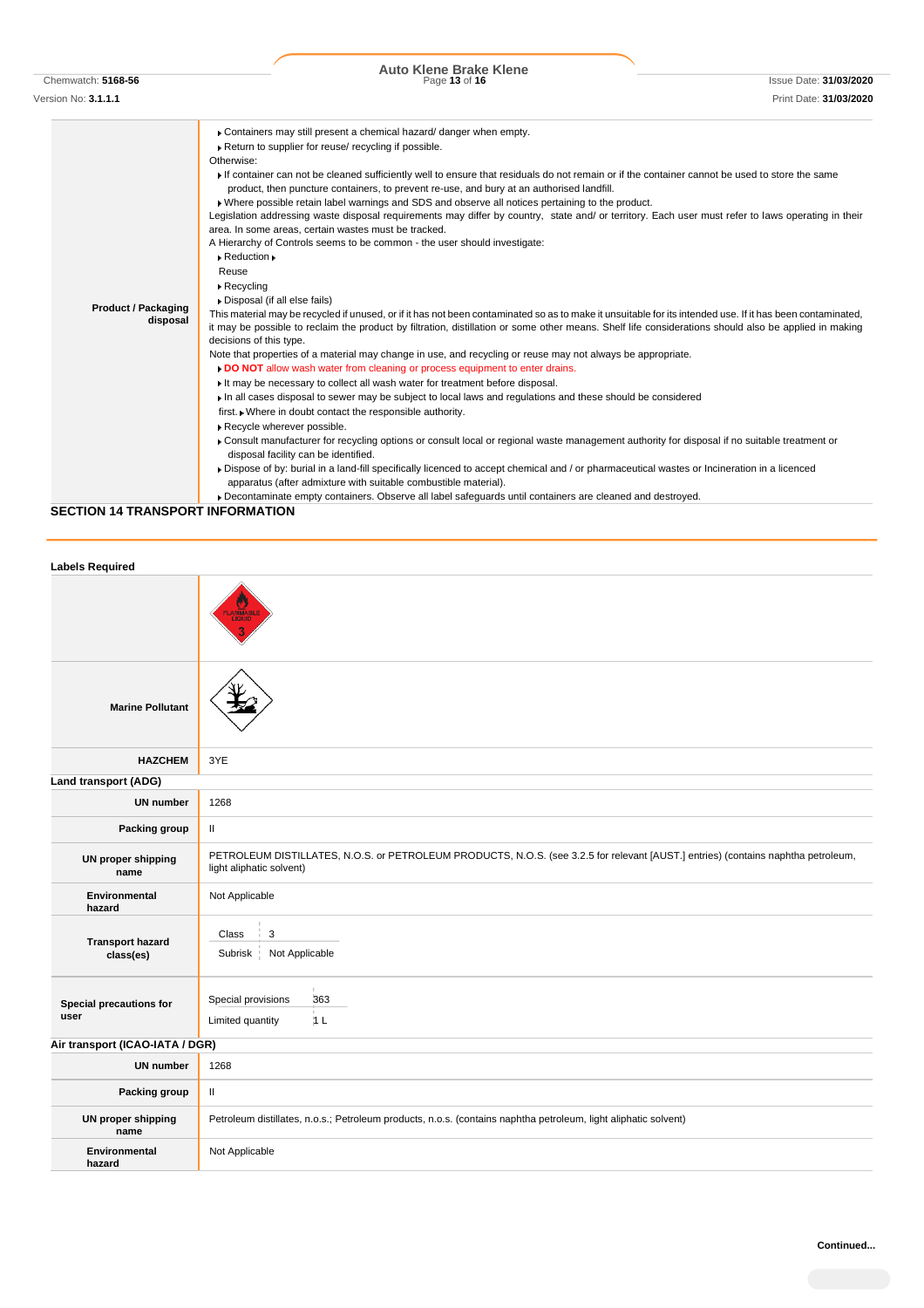Chemwatch: **5168-56** Page **14** of **16** Issue Date: **31/03/2020 Auto Klene Brake Klene**

| <b>Transport hazard</b><br>class(es) | <b>ICAO/IATA Class</b><br>3<br>ICAO / IATA Subrisk<br>Not Applicable<br><b>ERG Code</b><br>3H                     |                |
|--------------------------------------|-------------------------------------------------------------------------------------------------------------------|----------------|
|                                      | Special provisions                                                                                                | A <sub>3</sub> |
|                                      | Cargo Only Packing Instructions                                                                                   | 364            |
|                                      | Cargo Only Maximum Qty / Pack                                                                                     | 60L            |
| Special precautions for<br>user      | Passenger and Cargo Packing Instructions                                                                          | 353            |
|                                      | Passenger and Cargo Maximum Qty / Pack                                                                            | 5 L            |
|                                      | Passenger and Cargo Limited Quantity Packing Instructions Y341                                                    |                |
|                                      | Passenger and Cargo Limited Maximum Qty / Pack                                                                    | 1 L            |
| Sea transport (IMDG-Code / GGVSee)   |                                                                                                                   |                |
| <b>UN number</b>                     | 1268                                                                                                              |                |
| Packing group                        | Ш                                                                                                                 |                |
| UN proper shipping<br>name           | PETROLEUM DISTILLATES, N.O.S. or PETROLEUM PRODUCTS, N.O.S. (contains naphtha petroleum, light aliphatic solvent) |                |
| Environmental<br>hazard              | Marine Pollutant                                                                                                  |                |
| <b>Transport hazard</b>              | <b>IMDG Class</b><br>3                                                                                            |                |

| class(es)                       | IMDG Subrisk   Not Applicable                                                         |
|---------------------------------|---------------------------------------------------------------------------------------|
| Special precautions for<br>user | $F-E, S-E$<br><b>EMS Number</b><br>Special provisions 363<br>Limited Quantities   1 L |
|                                 | Transport in bulk according to Annex II of MARPOL and the IBC code                    |

Not Applicable

# **SECTION 15 REGULATORY INFORMATION**

**Safety, health and environmental regulations / legislation specific for the substance or mixture**

|                                                                                                               | International Agency for Research on Cancer (IARC) - Agents Classified by the IARC               |
|---------------------------------------------------------------------------------------------------------------|--------------------------------------------------------------------------------------------------|
| Australia Exposure Standards                                                                                  | Monographs                                                                                       |
| NAPHTHA PETROLEUM, LIGHT ALIPHATIC SOLVENT (64742-89-8.) IS FOUND ON THE<br><b>FOLLOWING REGULATORY LISTS</b> |                                                                                                  |
|                                                                                                               | Australia Hazardous Substances Information System - Consolidated Lists                           |
| Australia Inventory of Chemical Substances (AICS)                                                             | International Air Transport Association (IATA) Dangerous Goods Regulations - Prohibited          |
|                                                                                                               | List Passenger and Cargo Aircraft                                                                |
|                                                                                                               |                                                                                                  |
| ISOPROPANOL(67-63-0) IS FOUND ON THE FOLLOWING REGULATORY LISTS                                               |                                                                                                  |
| Australia Exposure Standards                                                                                  | Australia Inventory of Chemical Substances (AICS)                                                |
| Australia Hazardous Substances Information System - Consolidated Lists                                        | International Agency for Research on Cancer (IARC) - Agents Classified by the IARC<br>Monographs |
| N-HEXANE(110-54-3) IS FOUND ON THE FOLLOWING REGULATORY LISTS                                                 |                                                                                                  |
| Australia Exposure Standards                                                                                  | Australia Inventory of Chemical Substances (AICS)                                                |
| Australia Hazardous Substances Information System - Consolidated Lists                                        |                                                                                                  |

**ETHYLBENZENE(100-41-4) IS FOUND ON THE FOLLOWING REGULATORY LISTS**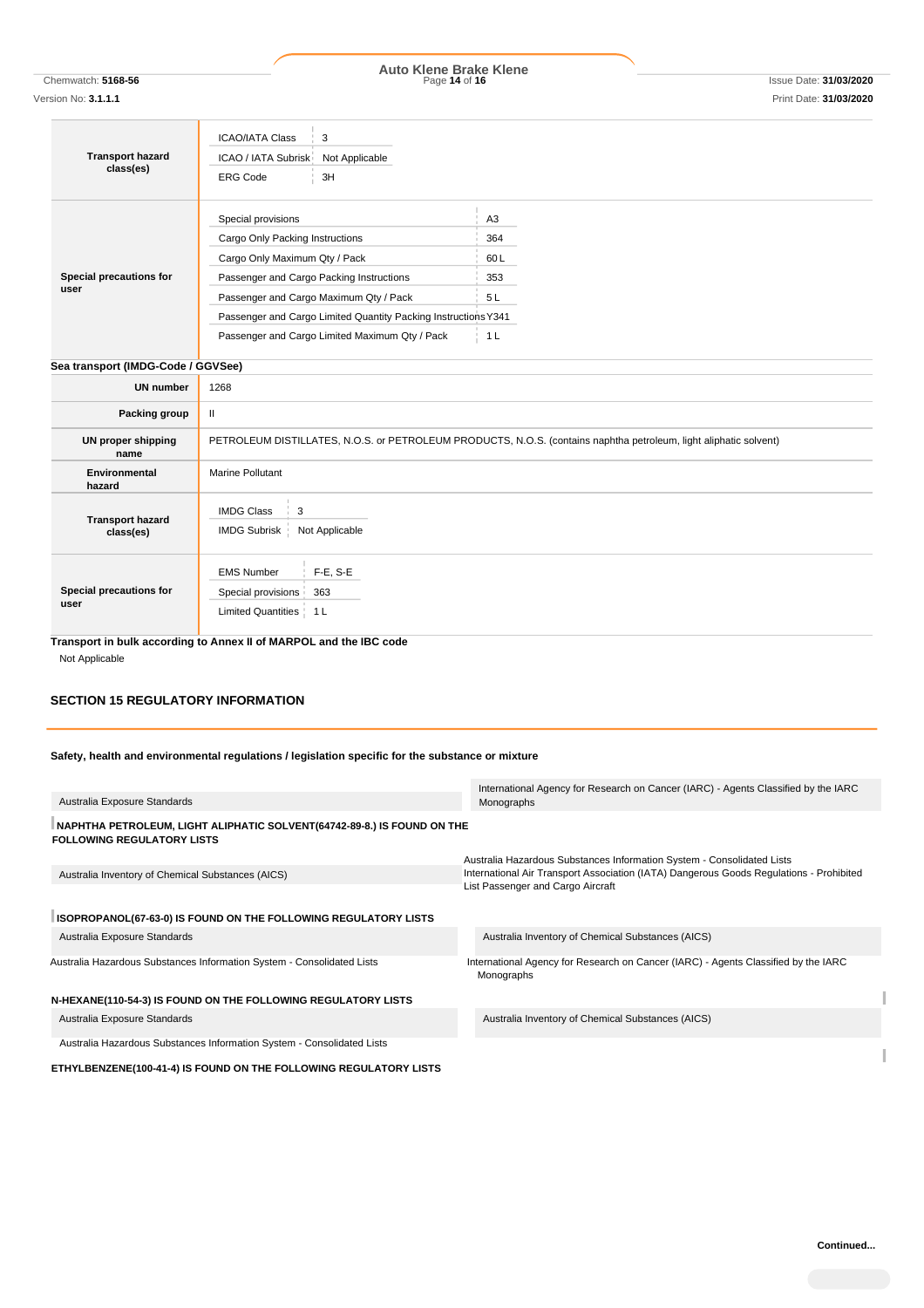## Version No: **3.1.1.1** Print Date: **31/03/2020**

Australia Exposure Standards Australia Inventory of Chemical Substances (AICS)

Australia Hazardous Substances Information System - Consolidated Lists International Agency for Research on Cancer (IARC) - Agents Classified by the IARC Monographs

| <b>National Inventory</b>               | <b>Status</b>                                                                                                                                                                              |
|-----------------------------------------|--------------------------------------------------------------------------------------------------------------------------------------------------------------------------------------------|
| Australia - AICS                        | Y                                                                                                                                                                                          |
| Canada - DSL                            | Y                                                                                                                                                                                          |
| Canada - NDSL                           | N (naphtha petroleum, light aliphatic solvent; ethylbenzene; n-hexane; isopropanol)                                                                                                        |
| China - IECSC                           | Y                                                                                                                                                                                          |
| Europe - EINEC / ELINCS /<br><b>NLP</b> | Y                                                                                                                                                                                          |
| Japan - ENCS                            | N (naphtha petroleum, light aliphatic solvent)                                                                                                                                             |
| Korea - KECI                            | Y                                                                                                                                                                                          |
| New Zealand - NZIoC                     | Y                                                                                                                                                                                          |
| Philippines - PICCS                     | Y                                                                                                                                                                                          |
| USA - TSCA                              | Y                                                                                                                                                                                          |
| Legend:                                 | $Y = All$ ingredients are on the inventory<br>N = Not determined or one or more ingredients are not on the inventory and are not exempt from listing(see specific ingredients in brackets) |

# **SECTION 16 OTHER INFORMATION**

### **Other information**

Classification of the preparation and its individual components has drawn on official and authoritative sources as well as independent review by the Chemwatch Classification committee using available literature references.

A list of reference resources used to assist the committee may be found at:

www.chemwatch.net

The SDS is a Hazard Communication tool and should be used to assist in the Risk Assessment. Many factors determine whether the reported Hazards are Risks in the workplace or other settings. Risks may be determined by reference to Exposures Scenarios. Scale of use, frequency of use and current or available engineering controls must be considered.

#### **Definitions and abbreviations**

PC-TWA: Permissible Concentration-Time Weighted Average

PC-STEL: Permissible Concentration-Short Term Exposure Limit

IARC: International Agency for Research on Cancer

ACGIH: American Conference of Governmental Industrial Hygienists

STEL: Short Term Exposure Limit

TEEL: Temporary Emergency Exposure Limit。

IDLH: Immediately Dangerous to Life or Health Concentrations

OSF: Odour Safety Factor

NOAEL :No Observed Adverse Effect Level

LOAEL: Lowest Observed Adverse Effect Level TLV: Threshold Limit Value

LOD: Limit Of Detection

OTV: Odour Threshold Value

BCF: BioConcentration Factors

BEI: Biological Exposure Index